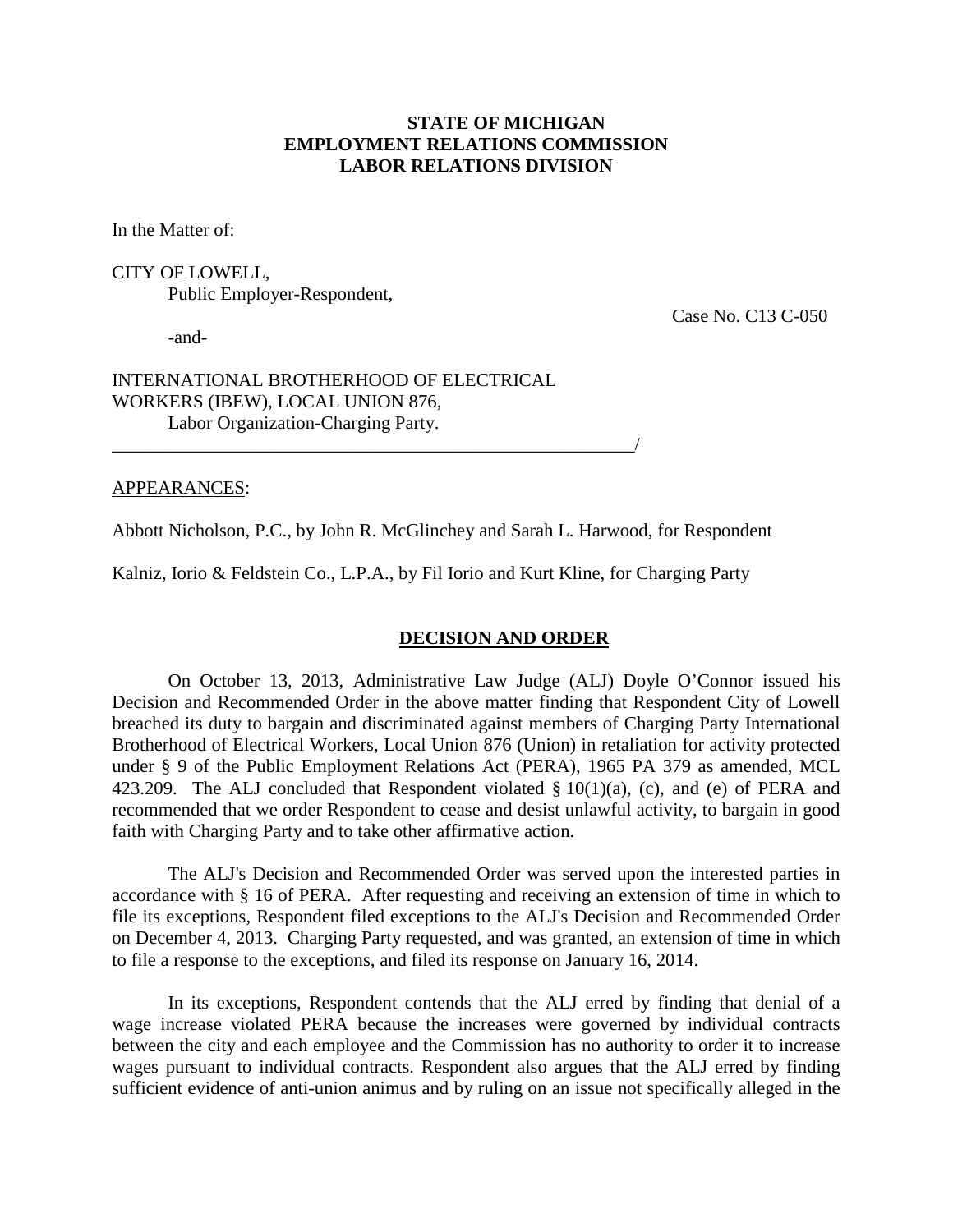charge. Respondent also claims that the ALJ erred in ruling that it threatened and coerced Union members for speaking to City Council and for lobbying the public for support. Respondent claims the ALJ's finding that it bargained in bad faith was in error. Finally, Respondent claims the ALJ erred by finding that it did not timely respond to the request for information.

In its response to Respondent's exceptions, the Union asserts that the ALJ was correct on all findings of fact and conclusions of law and requests that the Commission affirm the ALJ.

Respondent has requested oral argument. We find that oral argument would not materially assist us in deciding this matter. Respondent's request for oral argument is, therefore, denied.

We have carefully considered all of the arguments made in Respondent's exceptions. We affirm in part and reverse in part the Decision and Recommended Order of the ALJ.

### Facts:

We do not adopt the findings of fact of the ALJ. The following facts are taken from the record.

The Union was first certified to represent a unit of Respondent employees in late 2011, began bargaining with Respondent in January of 2012, and was still seeking to negotiate its first contract as of the August 2013 hearing date in this matter.

Respondent's water department employees, before joining the Union, regularly received a raise when they obtained a new level of State licensure. A memo prepared by the City Deputy Treasurer Lori Gerard demonstrates that prior to joining the Union, employees Todd Phillips, Ralph Brecken and Brian Van Veelen had received pay increases upon reaching each new level of State licensure. Todd Phillips had, in 2008, received his S-3 and S-4 State certifications and had promptly received pay increases for each new level of certification. After joining the Union, Phillips received his F-4 license but was denied the pay increase. In addition to being denied the license-based pay increases, the employees who joined the Union did not receive a \$1,000.00 one-time pay adjustment given to all other full-time city employees with the exception of the City Manager and the Chief of Police.

City Manager Mark Howe met with Phillips and Union steward Ralph Brecken on February 19, 2013, regarding the denial of the pay increase for Phillips. Brecken testified that at the meeting, when he said city policy was to give pay increases upon receipt of higher-level certifications, Howe did not disagree. Rather, Howe insisted that because the employees joined a Union and were engaged in bargaining, Respondent was "prohibited by law" from granting the increase. Brecken asked to speak to the City Council about the issue and Howe responded that Brecken "could not speak to City Council about this matter that it must stop with [Howe]." Howe then told him that other city employees received \$1,000 bonuses and he "really wanted to give it to you guys but I couldn't because of the law." Howe said the other employees received the \$1,000 "because they had a contract." Howe then said that "the union was misleading us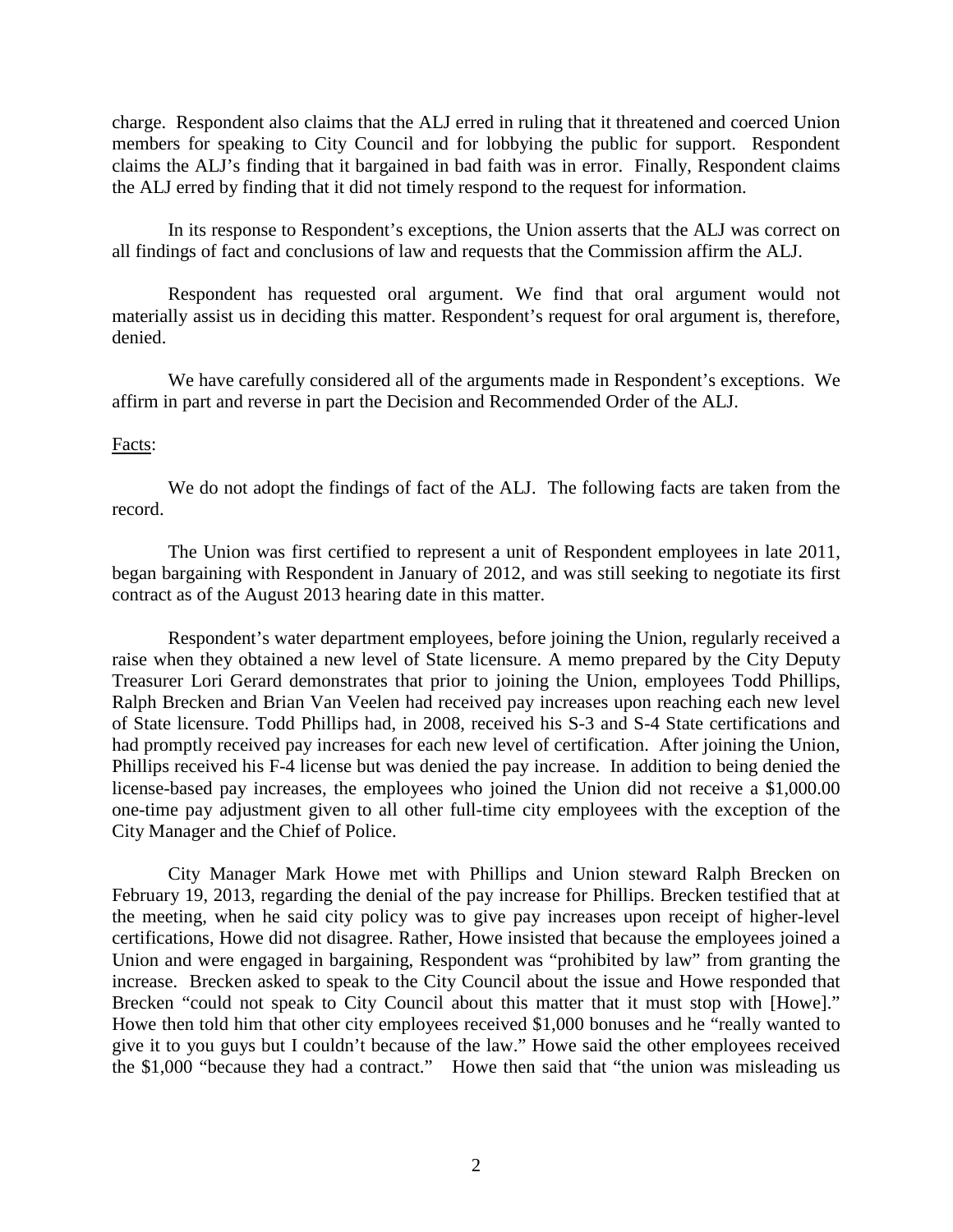and leading us astray" and that, due to union "arrogance" and unwillingness to negotiate, there was no contract.

Howe sent an email on the day after the meeting, which states that it is to "confirm our conversation yesterday afternoon regarding a requested pay increase for Todd Phillips. I cannot lawfully grant this pay increase nor can this issue be taken to the council for consideration. The proper forum for settling these issues is at the bargaining table." Howe testified that his refusal to approve a pay raise for Phillips had nothing to do with Phillips joining the union. He stated that pay raises and pay adjustments were mandatory subjects of bargaining that must be resolved at the bargaining table. Howe further testified that at the February 19, 2013 meeting, he told Brecken and Phillips that the union was not negotiating in good faith and was leading them astray.<sup>[1](#page-2-0)</sup> He initially testified that he did not remember whether he mentioned PA 54 during the meeting, but later testified that he did. He testified that "PA 54 would not allow us to grant a certification increase in the middle of contract negotiations."

Howe also testified that the licensure-related pay raises were pursuant to individual contracts between each employee, and the city and the city had no policy mandating such raises. Three documents introduced at the hearing, entitled "Water Department Pay Raise Based on Licenses Acquired" state that "[e]mployees that obtain any of the licenses listed below shall be compensated by an hourly increase in pay for the amount listed below for the appropriate license acquired." Each document is signed by the former city manager, the employee's supervisor and the employee; one is signed by Brecken, one by Phillips and one by Van Veelen. A Performance Review for Todd Phillips, dated February 7, 2013, recommends that Phillips "receive F4 license raise as it is stated in current policy." Brecken testified that, sometime in late 2008, the Director of the Department of Public Works (DPW), Dan Desjarden, held a meeting with all the employees of the DPW. At that meeting, according to Brecken, Desjarden stated that from that point forward, city policy would be that any city employee who achieves state licensure will receive a pay increase based upon the license obtained.

Howe testified that the one-time \$1,000.00 pay adjustment given to full-time employees was awarded after the city discovered through an audit that it had a budget surplus from the prior fiscal year. He added that no employee working under 33 hours a week received the adjustment, nor did the Chief of Police or the City Manager. Police officers, he testified, received the adjustment because there was a contract between the police and the city that required police bargaining unit members to receive the same pay increases given to other city employees.

Howe additionally testified that "a public campaign was started, yellow signs were put in yards. There were people attending council meetings and people talking to council members." He testified that at City Council meetings, there were personal attacks, "people making statements under public comments saying the city manager is being unfair" and that he was criticized for his performance and his bargaining stance. Howe said none of the individuals who spoke at council meetings were members of the bargaining unit, but he believed "that the Union organized people to attend the city council meeting to make those comments." He also testified about a newspaper advertisement that was supportive of the Union members. He noted that Todd

 $\overline{a}$ 

<span id="page-2-0"></span><sup>&</sup>lt;sup>1</sup> Respondent has not filed an unfair labor practice charge alleging that the Union is acting in bad faith in negotiations.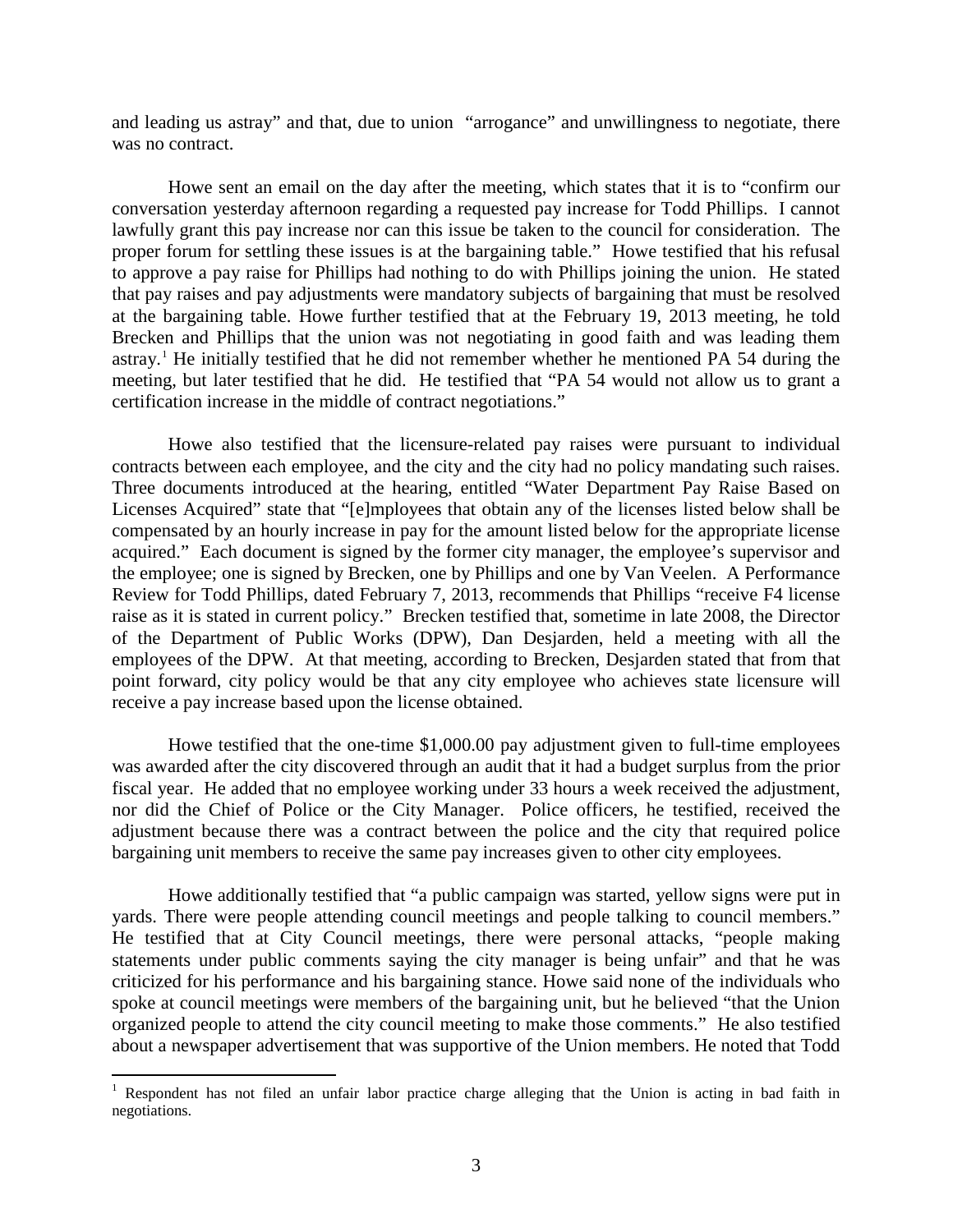Phillips was listed as a member of the organization which ran the advertisement and he believed Phillips' participation "was going outside the bargaining table to illustrate [the Union's] position on issues." Howe acknowledged that Phillips was not on the bargaining team. His testimony was that this "public campaign" led him to conclude that the Union was not bargaining in good faith.

When cross-examined on Respondent's positions at the bargaining table, Howe testified that he insisted that he be the final arbiter on all grievances; that all employees be at-will as opposed to just cause; that Respondent have the right to lay off full-time employees and replace them with non-Union part-time employees; and that Respondent have the right to subcontract bargaining unit work without limitation. The Union concluded that Howe's demands demonstrated that Respondent was not bargaining in good faith.

The Union requested information from Respondent on April 11, 2013. Specifically, it asked for the names of city employees who received the \$1,000.00 pay adjustment, the date the payments were made, any City Council resolution or action authorizing the payments, the minutes from the City Council meeting where the payments were authorized, and any other documents authorizing the payments. When the information was not received by May 17, 2013, the Union filed an amended charge, which included an allegation that Respondent refused to provide necessary and relevant information. On May 21, 2013, the Union received a list of city employees who had received the payments, but did not receive the other requested information. Henry Matulewicz, the Union's business manager, testified that he did not know whether the additional information existed but had been led to understand that there was no additional information because City Council had neither discussed nor authorized the payments at a meeting and had not issued any formal document authorizing the payments. Matulewicz did not make a subsequent request for additional information.

### Discussion and Conclusions of Law:

The Union alleges that Respondent interfered with and coerced Union members in their exercise of rights protected by PERA, in violation of  $\S10(1)(a)$ ; retaliated against Union members for engaging in protected activity in violation of Section §10(1)(c); refused to bargain in good faith in violation of §10(1)(e); and failed to provide information in violation of §10(1)(e). The ALJ found for the Union on all claims.

### The ALJ's Finding on a Matter not Specifically Alleged in the Charge:

Respondent claims that the ALJ erred by making a finding on whether Respondent could legally prohibit Union members from speaking at City Council meetings or through the media because such allegations were not alleged in the charge or the amended charge. We disagree. In *Detroit Downtown Travelodge*, 1967 MERC Lab Op 443, 445-446, this Commission held that "omission of a charge or defense from a pleading in an administrative proceeding is not prejudicial if the agency hears the evidence and decides the issue." See also *City of Detroit,* 26 MPER 15 (2012), where we said that "[a]lthough the charge did not specifically mention subcontracting, it is clear from the charge and the remainder of the record that the dispute was over the transfer of bargaining unit work to persons outside the unit."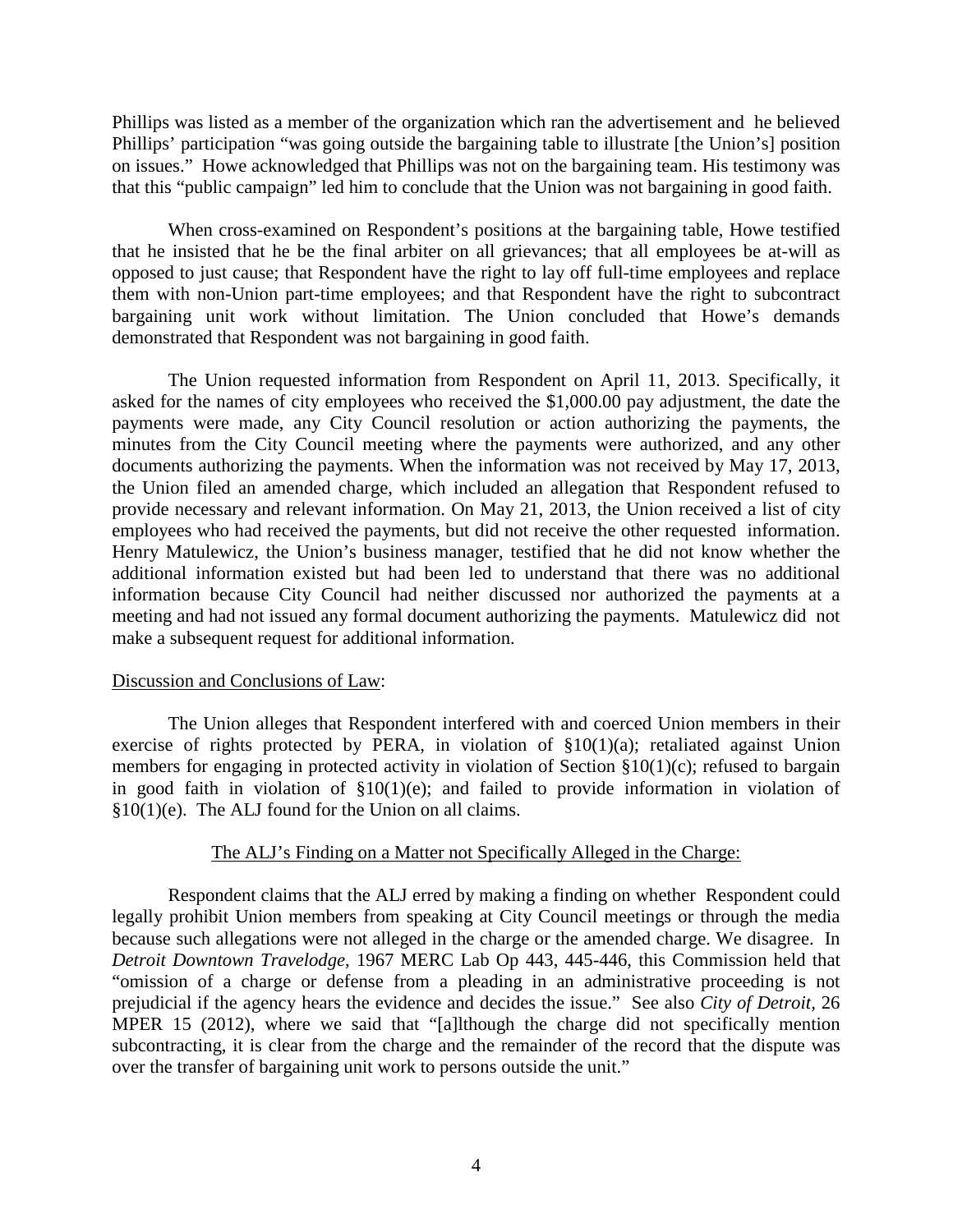In this case, the issue was raised and litigated at the hearing through testimony and the admission of documentary evidence. In his opening statement, Respondent's counsel stated that the City Manager told Union members that he thought the Union was "doing a disservice to employees because it … was conducting a public campaign including taking out newspaper ads rather than coming to the table and engaging in meaningful negotiations." He added that "there's nothing unlawful about the [City Manager's] expressions of opinion. It certainly didn't chill anybody or … interfere with anybody's rights under the law." In addition, City Manager Howe testified that he told Union members not to appear before City Council and that he expressed concern about the Union's encouragement of public support for its cause. Some of Howe's testimony was *sua sponte* and Respondent's counsel did not attempt to stop his testimony or move that it be stricken from the record. Respondent's attorney solicited testimony from Howe by asking "has the Union ever or someone supporting the Union ever taken any newspaper ads out in the local paper?" When Howe said yes, he was asked "[w]ere those ads supportive of the city's position?" to which Howe replied "No."

It is clear from both the testimony and the exhibits that Union members were told that they were prohibited from speaking to City Council. The record also demonstrates that Howe expressed to them his concern about their engaging in conduct intended to solicit public support. Accordingly, the ALJ did not err by considering a claim not specifically alleged in the charge because he made findings consistent with testimony and exhibits offered at the hearing. Similar to *Detroit Downtown Travelodge*, *supra,* the omission of the claim from the charge did not prejudice Respondent because the ALJ heard evidence on the claim and relied on that evidence in reaching his decision. Respondent had an opportunity to be heard and to voice objection.

#### Public Statements

We agree with the ALJ that Respondent violated  $\S 10(1)(a)$  when it attempted to prevent Union members from speaking to City Council and expressed concerns about their encouraging public support for their cause. In *City of Menominee*, 1982 MERC Lab Op 585, the Commission found that an employer unlawfully disciplined a union officer because he sent a letter to the mayor and members of city council, contrary to contractual grievance procedures and the employer's personnel manual. Similarly, in *City of Menominee*, 1982 MERC Lab Op 1420, the Commission found unlawful the employer's suspension of a union officer for contacting a city alderman to discuss a pending press release. The city had a policy regarding chain of command which it claimed precluded employees from speaking directly with city officials. The Commission held that the discipline constituted interference with rights protected by PERA. See also *Utility Workers Union of America, Local 482*, 20 MPER 51 (2007) (no exceptions) (Contacting elected officials about matters related to contract negotiations is protected concerted activity.) In *City of Bay City*, 20 MPER 96 (2007), an employee was disciplined for violating a city resolution prohibiting employees from speaking to city commissioners about employmentrelated matters. The Commission found that "it has long been recognized that employees' right to communicate regarding terms and conditions of employment is inherent in the right of selforganization." It was noted in that case that the right extends not only to other employees, but also to non-employees. The Commission held that the resolution "is unlawful if its effect is to restrain or chill [protected concerted] activity."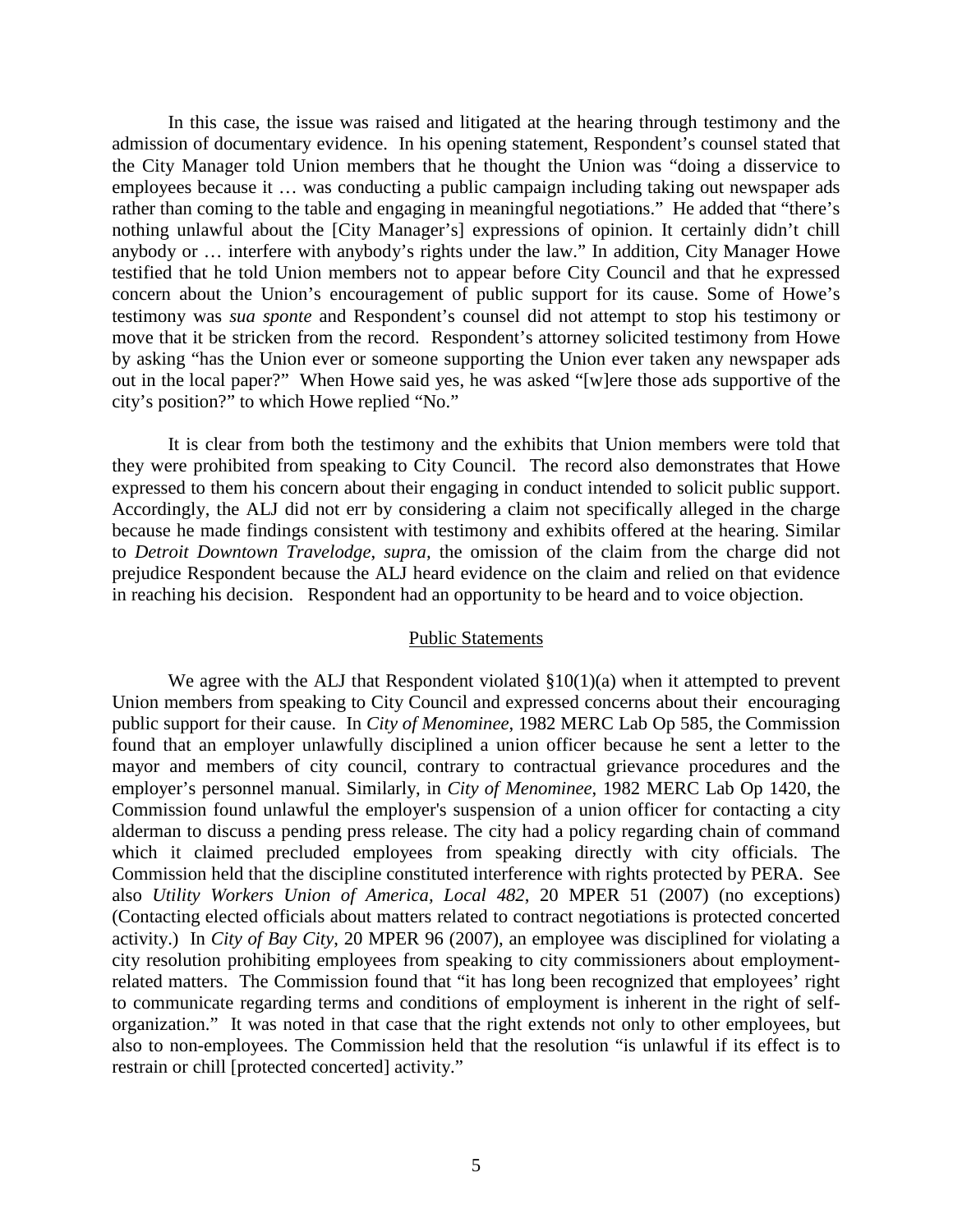*City of Greenville*, 2001 MERC Lab Op 55, involved public safety officers who attended a City Council meeting and spoke about safety concerns. The city manager met with union officers to inform them that they had violated procedures which required them to bring such issues first to their department head and then to him. He said union officers could be reprimanded and possibly discharged for speaking at City Council meetings. In addition, he warned Officer Brian Blomstrom, that it would not look good if he continued to associate with union officers because City Council would see him as a "troublemaker." The Commission found that the statements "could reasonably be interpreted as a threat to dissuade Blomstrom from engaging in further protected activity" and, therefore, violated § 10(1)(a). See also *Township of Redford*, 1984 MERC Lab Op 1056 (Employer violated PERA when it reprimanded police officer based on statements he made to the press concerning union-management disputes); *City of Detroit (Police Dept)*, 19 MPER 15 (2006), aff'd in an unpublished opinion of the Michigan Court of Appeals, 2007 WL 4248562 (2007) (Employer violated PERA by ordering police officer to shut down a website he operated for the purpose of providing a forum for police officers to express their concerns over issues within the department, and by disciplining officer when he failed to do so.); *Superiorland Lib Co-op*, 1983 MERC Lab Op 975 (Employer discriminated against two employees when it laid them off after following their appearance before the library board to present employee concerns about provisions in a proposed staff policy manual.)

Section 10(1)(a) prohibits employers from interfering with, restraining, or coercing employees in the exercise of rights protected under the Act. The analysis of a claim does not turn on the employer's motive but on whether the employer's actions may reasonably be said to interfere with the free exercise of protected rights. If the effect of a rule or policy is to restrain or chill protected concerted activity, it is unlawful. *City of Greenville*, *supra*. The test is whether the conduct complained of is inherently destructive of important employee rights. *City of Detroit (Fire Dept)*, 1988 MERC Lab Op 561.

We agree with the ALJ that Respondent's prohibition on Union members speaking to City Council interferes with the free exercise of PERA protected rights. The effect of the policy is to restrain or chill protected concerted activity. The ALJ was, thus, correct in his conclusion that Respondent violated  $\S$  10(1)(a) of PERA by its actions.

### Pay Increases

We do not agree with the ALJ that Respondent's refusal to approve a licensure-related pay increase for Phillips after he obtained a higher level of licensure violated PERA.

Respondent argues that pay raises contingent on state licensure, and the one-time pay adjustment, were withheld from Union members because once the parties began negotiations, wages became a mandatory subject of bargaining. Respondent relies upon 2011 PA 54, which states in relevant part:

> Sec. 15b. (1) Except as otherwise provided in this section, after the expiration date of a collective bargaining agreement and until a successor collective bargaining agreement is in place, a public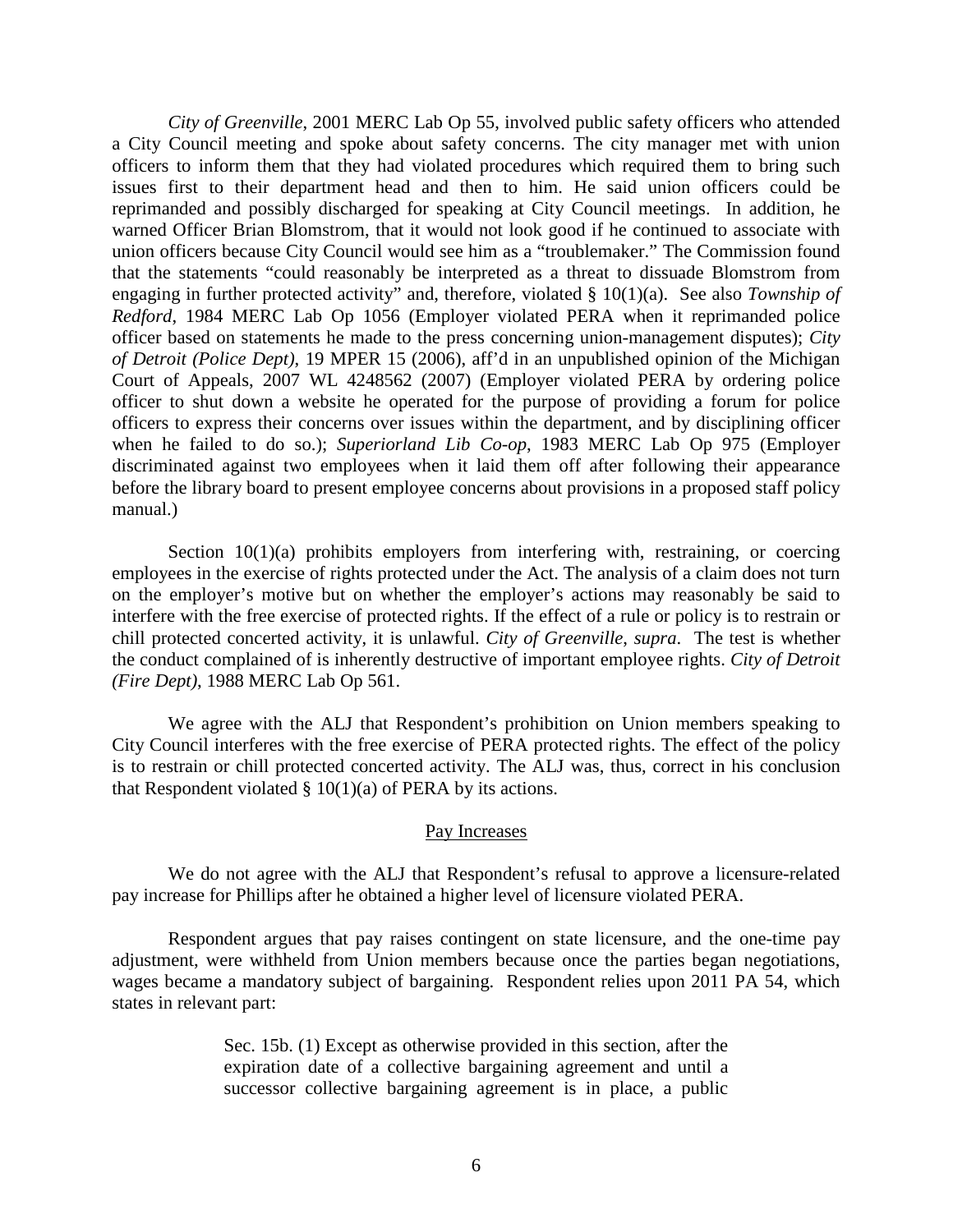employer shall pay and provide wages and benefits at levels and amounts that are no greater than those in effect on the expiration date of the collective bargaining agreement.

The ALJ held that the language of PA 54 expressly states that it applies only "after the expiration of a collective bargaining agreement" and not where the parties are negotiating their first contract. Respondent concedes in its exceptions that "the language of the Act is silent on the period before a first collective bargaining agreement is reached." While Respondent relies upon *Waverly Comm Sch*, 26 MPER 34 (2012), that case involved wage increases after the expiration of an existing collective bargaining agreement and while the parties were negotiating a successor agreement, placing it squarely within the confines of PA 54. The Commission in *Waverly* expressly noted that there was a prior collective bargaining agreement. Respondent also relies upon *Bedford Pub Sch*, 26 MPER 35 (2012) but, like *Waverly*, that case also involved parties who were negotiating a successor contract, not a first contract. And, as in *Waverly*, we noted in *Bedford* that there was a prior agreement between the parties. We hold that PA 54 does not apply where, as here, the parties are negotiating their first contract.

Respondent claims that even if PA 54 does not apply here, it had no legal duty to pay the raises or adjustments and the Commission, therefore, lacks the authority to order it to pay them. City Manager Howe testified that the licensure-based raises were governed by contracts between the City and each individual employee. As noted above, three documents were admitted into evidence which contain all of the elements of a contract. Further, those contracts clearly promise the employees certification-based pay raises. There was also evidence that it was city policy to pay the increases, though no such written policy appears in the record. The evidence on policy was testimony that the former DPW Director verbally informed employees it was city policy, together with an exhibit – a performance evaluation – which stated that the employee would get the certification-based wage increase "as it is stated in current policy." Notwithstanding the testimony that a policy existed, the lack of a written policy leads us to conclude that the certification based pay raises were given pursuant to individual contracts between the city and each employee.

Having contracted with each individual employee, Respondent may well have a legal duty to grant the pay raises. The contracts state that upon each new level of certification the employees "shall be compensated by an hourly increase in pay for the amount listed below for the appropriate license acquired." Respondent freely and voluntarily entered into those contracts. However, Respondent is correct that we lack the authority to order it to pay union members the raises. We do not police private contracts nor do we remedy breaches thereof. *Kent County*, 25 MPER 29 (2011) (no exceptions). We, therefore, hold that the ALJ erred when he found that Respondent violated PERA and should be ordered to provide certification based pay increases to Union members.

As for the \$1,000 one-time pay adjustment, we agree with the ALJ that Respondent violated PERA when it provided the \$1,000 to all full-time employees except those who had joined the Union. Unlike the certification-based raises, the one-time adjustments were not based on contract, policy or past practice. Awarding them to all employees except those who had just joined the Union was, as the ALJ found, a violation of §10(1)(a) and (c) of PERA. City Manager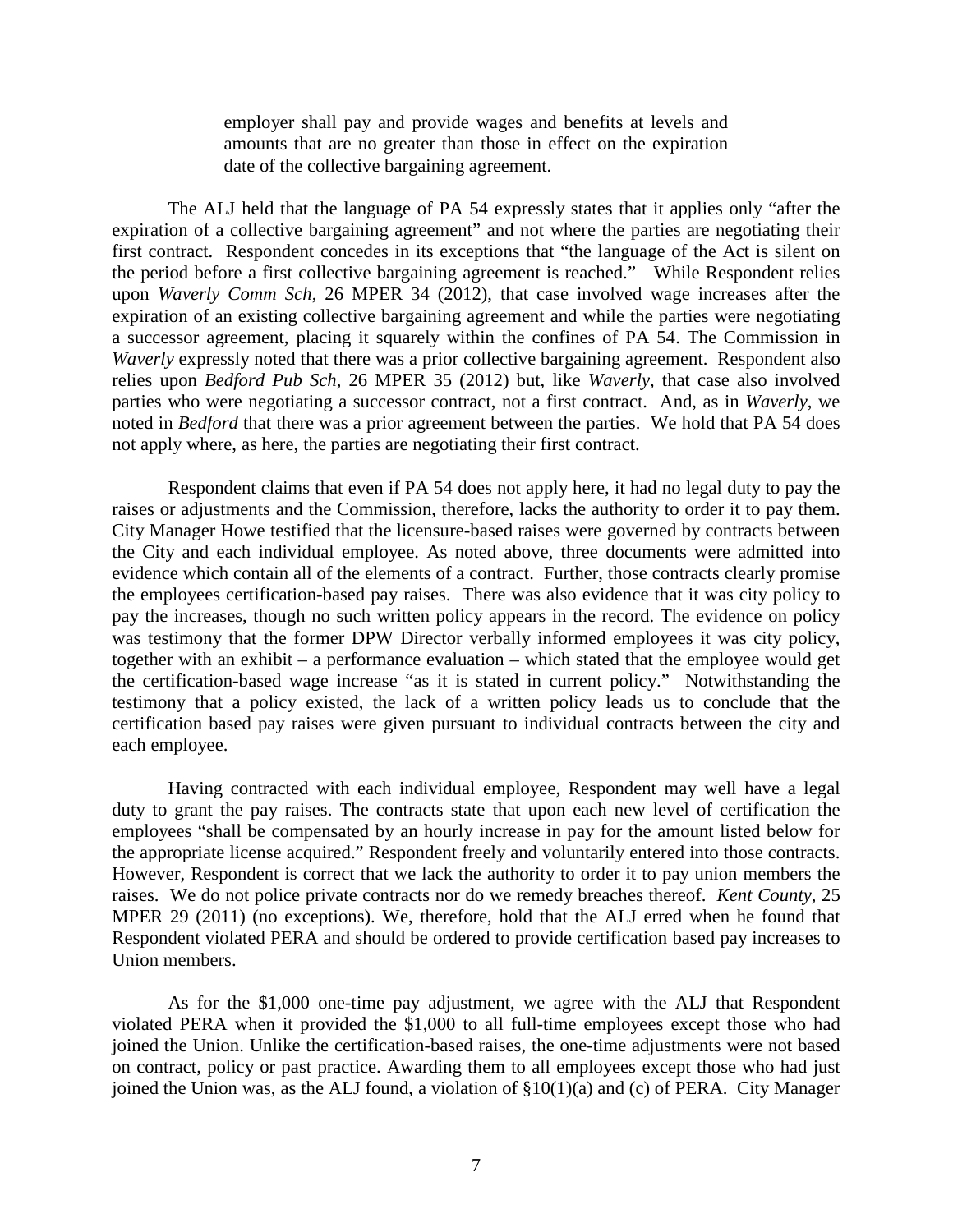Howe denied the adjustment in retaliation for protected concerted activity and in an attempt to coerce the employees in the exercise of their §9 rights. Howe expressly told union members that they would not get the one-time adjustment because they "did not have a contract," because he believed the Union was misleading them, and because PA 54 would not permit it. Because we have held that PA 54 does not apply to this case, we agree with the ALJ that Respondent violated PERA by denying a pay adjustment to only those full-time employees who had joined the Union.*[2](#page-7-0)* See *Detroit Pub Lib*, 1997 MERC Lab Op 689 (no exceptions), where the employer, prior to the union election and certification, announced pay raises. However, after union certification, the employer refused to pay the raises, contending that because the employees had unionized, wages must be determined through the bargaining process. The Commission held that the promised wage raises were a condition of employment which continued after certification of the union.

Respondent claims that it had no independent obligation to provide the Union members with the \$1,000.00 bonus. We agree; Respondent had no obligation to give any employee the \$1,000.00 bonus. However, once Respondent chose to award the bonuses, it could not lawfully deny them only to Union employees, and then blame the Union for that denial. The record reveals that the decision to give the bonuses to all but Union employees was motivated by Howe's desire to retaliate against members for joining the Union and engaging in other protected activity, and to deter future protected activity. An employer may not blame the Union for the non-receipt of pay increases without violating the law. See, *Interstate Smelting and Refining*, 148 NLRB 219 (1964), where the employer told employees that "if it were not for the Union" the employees would have received raises; *LRM Packaging,* 308 NLRB 829 (1992); *Parchment Sch*, 2000 MERC Lab Op 110. The ALJ was, thus, correct that the withholding of the \$1,000 bonuses violated §  $10(1)(a)$  & (c) of PERA.<sup>[3](#page-7-1)</sup>

### Failure to Bargain in Good Faith

We agree with the ALJ's finding that Respondent failed to bargain in good faith. The ALJ looked at the totality of the circumstances in making his determination, which we agree is the correct test. *Capac Comm Sch*, 23 MPER 46 (2010). He ruled that Respondent's conduct both at the bargaining table and away from the table demonstrated a failure to bargain in good faith. The ALJ relied in part upon City Manager Howe's testimony that, at the bargaining table, Howe made the following proposals: 1) that he be the final arbiter on all grievances; 2) that the union employees be at will and not just cause employees; 3) that Respondent reserve the right to replace union employees with part-time non-union employees; and that Respondent be able to subcontract all bargaining unit work without restrictions. The ALJ also relied on statements made by Howe to union members, which were discussed above.

The ALJ also noted that the parties had been in bargaining for a "protracted period, with essentially no progress." He also cited the duty of both sides to "actively engage in the bargaining process with an open mind and a sincere desire to reach an agreement." The ALJ

<span id="page-7-0"></span> $2$  The Chief of Police and the City Manager did not receive the one-time pay adjustment.

<span id="page-7-1"></span><sup>&</sup>lt;sup>3</sup> Federal precedent under the National Labor Relations Act (NLRA) is given weight in interpreting PERA, especially where PERA's language is identical to that of the NLRA. However, we are not bound to follow "every turn and twist" of NLRB case law. *Kent County*, 21 MPER 61 (2008).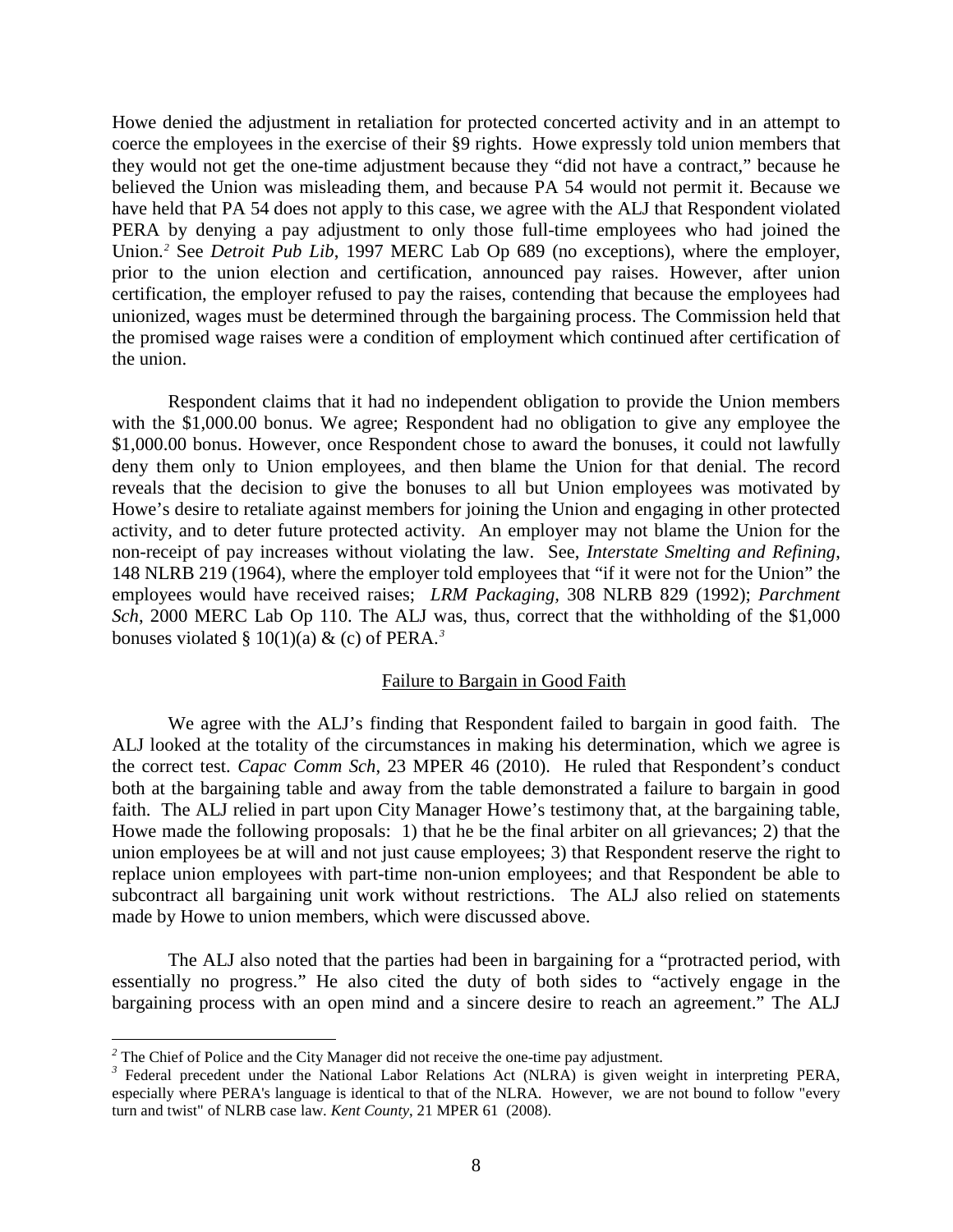found Howe's bargaining posture to be "particularly antagonistic" especially given Howe's insistence that the Union be "asked to give up all of the rights which might be found in an ordinary contract." He found Respondent's proposals far outside the norm in public sector labor law and believed them to be intended to avoid reaching a contract, "as a contract based on such terms would be tantamount to no contract at all." We agree. Howe's demand that he be the final decision maker on all grievances, rather than a neutral arbitrator, is evidence of an unwillingness to bargain in good faith. His general bargaining stance, in essence, was that he have unfettered discretion to make all final decisions regarding any labor disputes. We agree with the ALJ that the totality of the circumstances demonstrates Respondent's failure to bargain in good faith, in violation of §10(1)(e) of PERA. See *Oakland Comm Coll*, 2001 MERC Lab Op 273.

### The Production of Information

We agree with the ALJ that Respondent violated  $\S10(1)(e)$  when it failed to timely provide relevant and necessary information. Where a union seeks information related to wages, hours, working conditions or discipline, it is presumptively relevant and must be disclosed. *City of Detroit*, 1998 MERC Lab Op 205. "The Commission has consistently found that to fulfill its bargaining obligation under Section 10(1)(e), an employer must supply in a timely manner relevant information requested by a collective bargaining representative. By its failure to provide the information requested with completeness and reasonable promptness, the Respondent has failed to bargain in good faith in violation of Section 10(l)(e) of PERA." *Detroit Bd Educ,* 1992 MERC Lab Op 572, citing *Detroit Pub Sch,* 1990 MERC Lab Op 624.

In *Kent Co Deputy Sheriff*, 1991 MERC Lab Op 374, the Commission stated that "[i]t is a thoroughly entrenched principle of labor law that a union is entitled to receive from the employer information and documents the union needs to carry out its duties to represent its members." In *Detroit Pub Sch, supra,* the delay in providing the information was two to three months and the employer provided only two of the requested documents - on the day before the hearing. The Commission found that "[w]aiting two and three months for information that should be readily available to the Respondent is unreasonable." In *Keego Harbor* 28 MPER 24 (2014), charging party requested information on July 2, 2010 and Respondent provided some of the information on August 25, 2010, the first day of the hearing. We found that the information was not provided "with completeness and reasonable promptness." Here, the information was requested on April 11, 2013 and was not received until May 21, 2013, several days after Respondent was served with an amended charge which alleged a failure to timely provide the information. We agree with the ALJ that Respondent's failure to provide the information violated  $\S$  10(1)(e).

We have carefully considered all other arguments made by Respondent in its exceptions and find that they would not change the result. Accordingly, we affirm in part and reverse in part the findings of the ALJ and issue the following Order.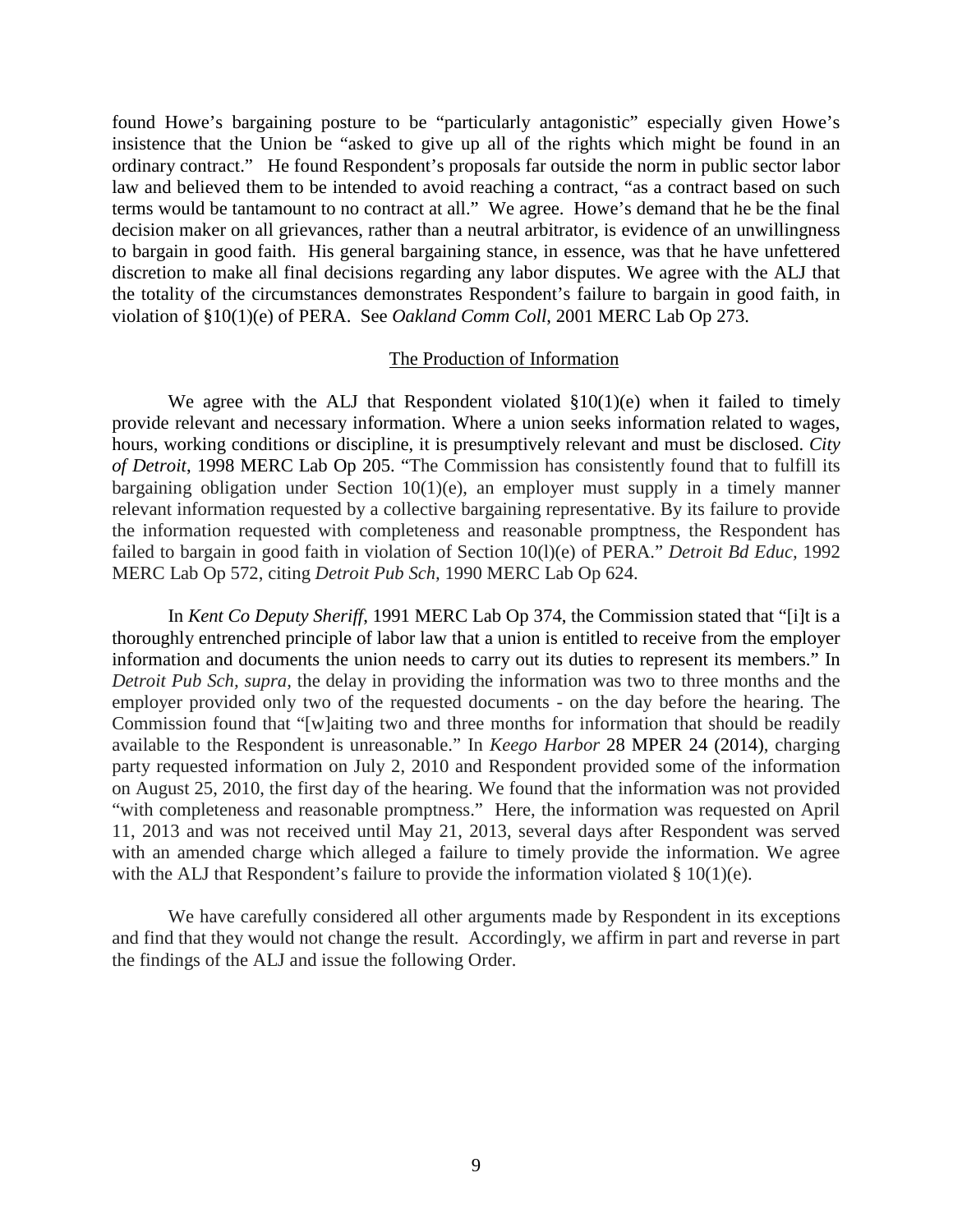### **ORDER**

The City of Lowell, its officers, agents, and representatives shall cease and desist from:

- 1. Interfering with, restraining, or coercing employees in the exercise of rights guaranteed in Section 9 of PERA, including the right to speak to individual City Council members, to the City Council or to the media and the right to encourage public support for the Union's position concerning contract negotiations;
- 2. Discriminating against employees regarding terms and conditions of employment in order to encourage or discourage union membership or activity;
- 3. Threatening employees with retaliation for having engaged in conduct protected under PERA;
- 4. Failing to bargain in good faith; and
- 5. Refusing to promptly and completely respond to information requests made by Charging Party related to wages, hours, working conditions, or disciplinary matters.

The City of Lowell shall:

1. Pay a \$1,000.00 one-time pay adjustment to all water department employees who were denied the adjustment when it was awarded to non-union City employees.

## MICHIGAN EMPLOYMENT RELATIONS COMMISSION

/s/ Edward D. Callaghan, Commission Chair

/s/ Robert S. LaBrant, Commission Member

 $\sqrt{s/}$ Natalie P. Yaw, Commission Member

Dated: January 28, 2015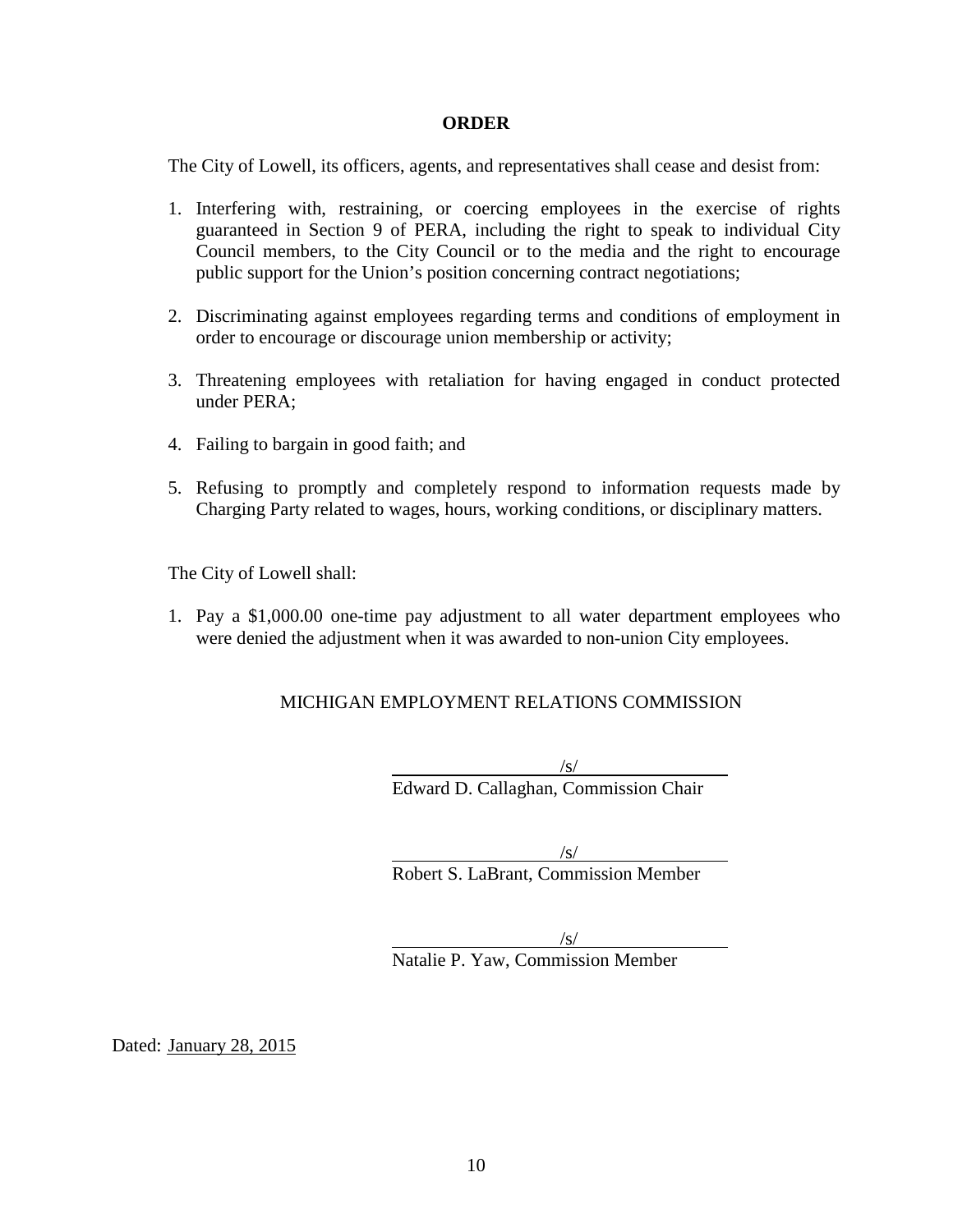## **NOTICE TO ALL EMPLOYEES**

After a public hearing before the Michigan Employment Relations Commission, the **CITY OF LOWELL**, a public employer under the PUBLIC EMPLOYMENT RELATONS ACT (PERA), has been found to have committed unfair labor practices in violation of this Act. Pursuant to the terms of the Commission's order, we hereby notify our employees that:

## **WE WILL NOT**

- a. Interfere with, restrain, or coerce employees in the exercise of rights guaranteed in Section 9 of the PERA;
- b. Discriminate or retaliate against employees regarding terms and conditions of employment in order to encourage or discourage Union membership or activity;
- c. Threaten employees with retaliation for having engaged in conduct protected under PERA;
- d. Refuse to promptly and fully respond to information requests made by the union related to wages, hours, working conditions, or disciplinary matters.

## **WE WILL**

- a. Bargain in good faith with the Union;
- b. Pay a \$1,000.00 one-time pay adjustment to members of the bargaining unit.

**ALL** of our employees are free to engage in lawful activity for the purpose of collective bargaining or other mutual aid and protection as provided in Section 9 of the Public Employment Relations Act.

## **CITY OF LOWELL**

 $\mathbf{By:}$ 

Title:

Date:

This notice must be posted for thirty (30) consecutive days and must not be altered, defaced or covered by any material. Any questions concerning this notice or compliance with its provisions may be directed to the office of the Michigan Employment Relations Commission, Cadillac Place, 3026 W. Grand Blvd, Suite 2-750, Detroit, MI 48202-2988. Telephone: (313) 456-3510.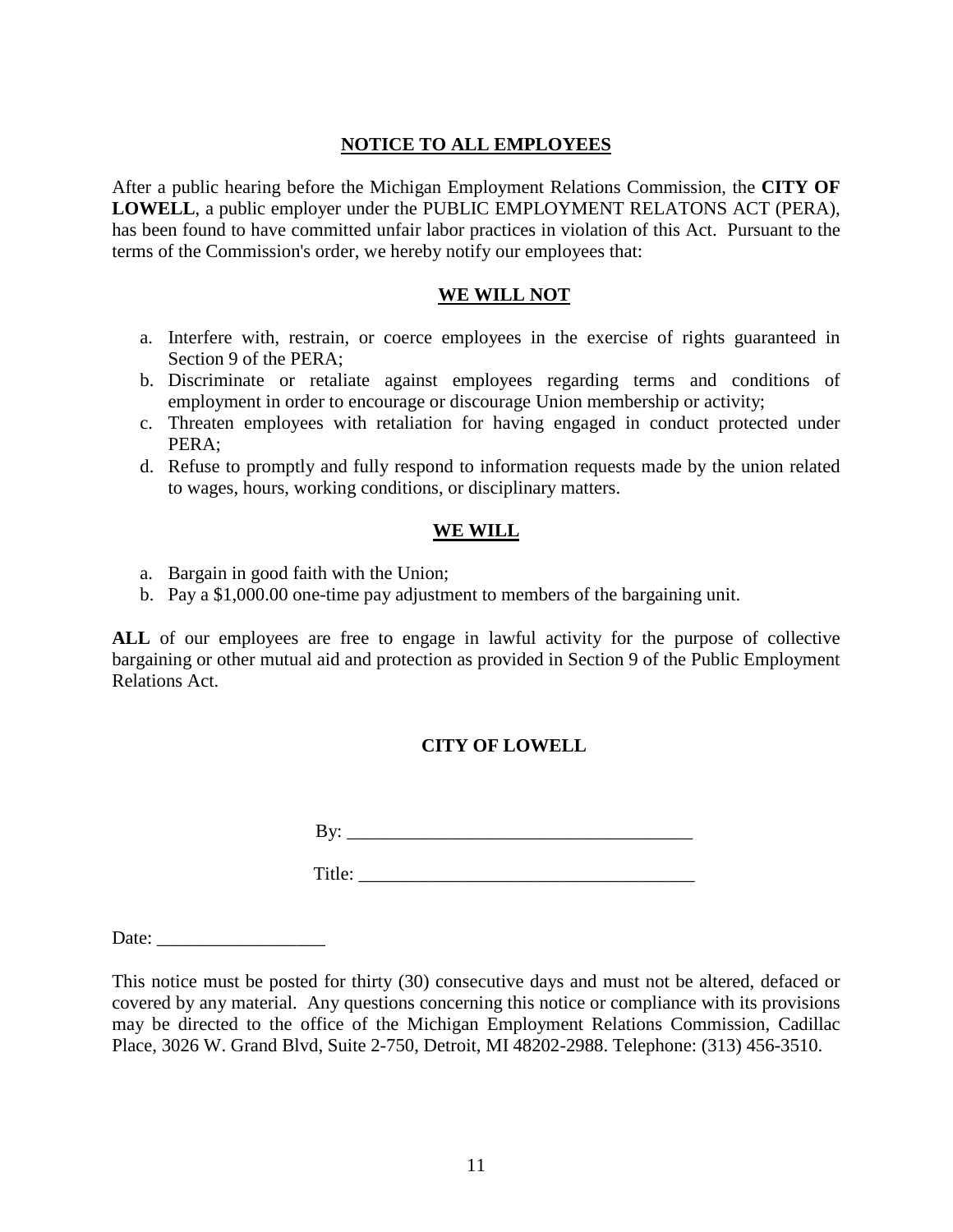## **STATE OF MICHIGAN MICHIGAN ADMINISTRATIVE HEARING SYSTEM EMPLOYMENT RELATIONS COMMISSION**

In the Matter of:

CITY OF LOWELL,

Public Employer-Respondent,

Case No. C13 C-050 Docket No. 13-000390-MERC

-and-

INTERNATIONAL BROTHERHOOD OF ELECTRICAL WORKERS (IBEW), LOCAL UNION 876, Labor Organization-Charging Party.

### APPEARANCES:

Fil Iorio and Kurt Kline, for the Charging Party

John R. McGlinchey and Sarah L. Harwood, for the Respondent

 $\overline{\phantom{a}}$ 

## **DECISION AND RECOMMENDED ORDER OF ADMINISTRATIVE LAW JUDGE**

Pursuant to the Public Employment Relations Act (PERA), 1965 PA 379, as amended, MCL 423.201 *et seq*, this case was assigned to Doyle O'Connor, of the Michigan Administrative Hearing System, acting on behalf of the Michigan Employment Relations Commission (MERC).

### The Unfair Labor Practice Charge:

On March 30, 2013, a Charge was filed in this matter, with an Amended Charge filed on May 17, 2013, against the City of Lowell (the Employer) by the International Brotherhood of Electrical Workers (IBEW) Local 876 (the Union or IBEW). The Charge alleged that the Employer unlawfully withheld certain employment benefits from IBEW unit members, in particular, it was alleged that water department employee Todd Phillips was denied a scheduled pay increase of \$1.00 per hour, in retaliation for Union activity, and that the entire IBEW unit was discriminatorily denied a \$1,000.00 bonus given to all City employees. The Union alleged that the Employer had interfered in employee exercise of rights under PERA, in violation of Section 10(1)(a); had retaliated against employees for engaging in protected activity, in violation of Section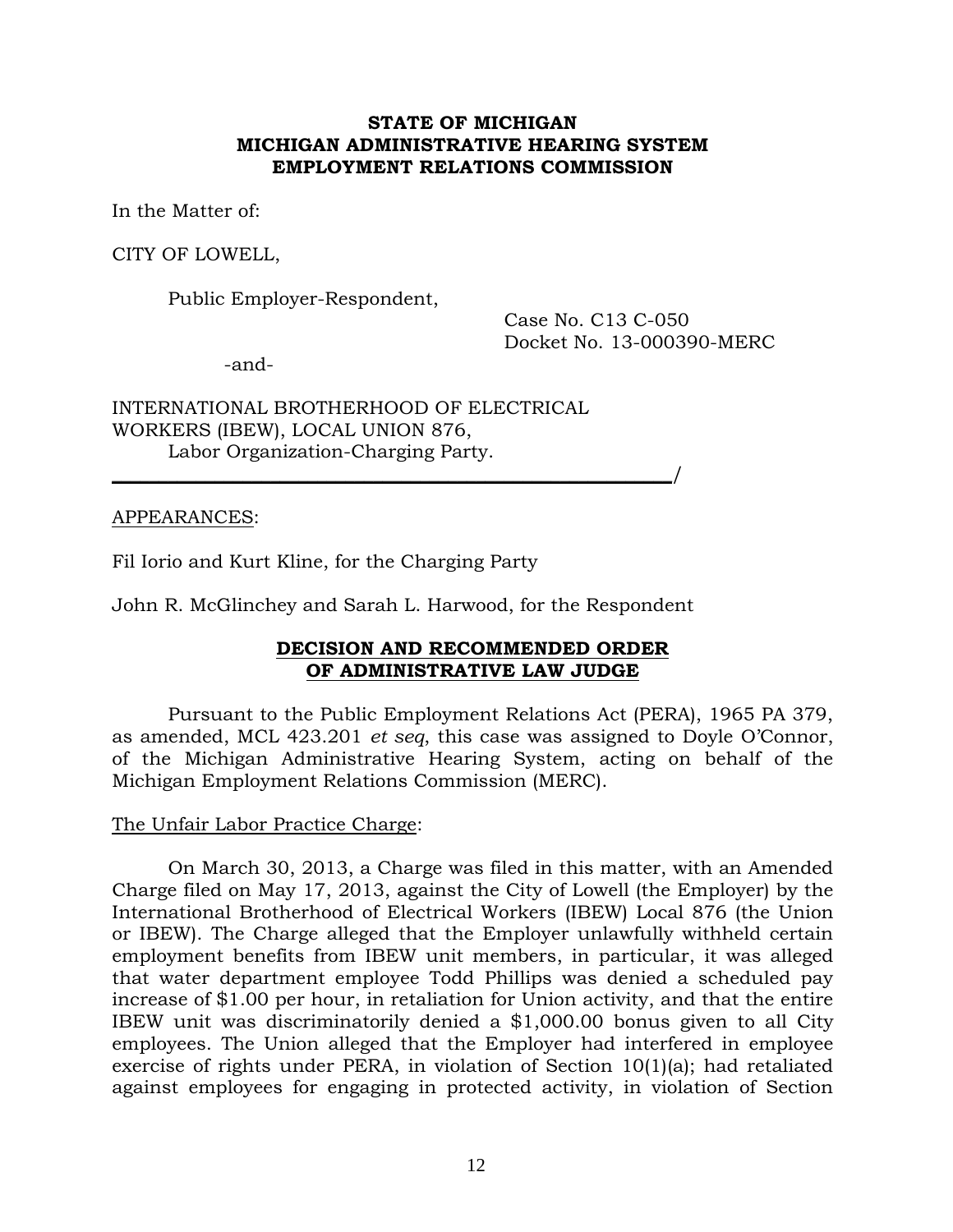10(1)(c); and has refused to bargain in good faith, in violation of Section  $10(1)(e)$ .

The matter proceeded to trial on August 7, 2013. The parties had a full opportunity to present evidence through testimony and documents. At the conclusion of the hearing, the parties reserved the possibility of presenting a rebuttal witness. That testimony was to be on the narrow question of whether employee Brian J. VanVeelen had received the \$1.00 per hour promised pay increase upon receiving his F-2 water filtration license in 2011. Despite the Employer's denial at trial, the parties submitted a stipulation post-trial that VanVeelen had earlier received the pay increase that was later denied to Todd Phillips.

### Findings of Fact:

The IBEW was first certified to represent a unit of City of Lowell employees in late 2011, began bargaining with the Employer in January of 2012, and was still seeking to negotiate its first contract with the City as of the August 2013 trial date in this matter. The IBEW unit consisted of seven or eight employees, out of a total City workforce of about 25 individuals.

The original charge alleged that in the immediate aftermath of the Union securing bargaining rights, the Employer withheld what was otherwise a scheduled pay increase of \$1.00 per hour from bargaining unit member Todd Phillips upon his securing a new level of licensing, because of, in retaliation for, and to discourage Union activity. Despite orders directed at determining the degree of factual dispute facing the tribunal, the Employer, in its several Answers, in essence refused to address factually whether the disputed pay increase was in the nature of an otherwise regularly scheduled pay increase, which, but for a decision to the contrary, would have been received by Phillips in the ordinary course of events. The Employer did acknowledge a failure to provide the disputed pay increase and asserted that it failed to do so because the Union was recently certified. The Employer also claimed that the pay increase was withheld based on its analysis of obligations arising under 2011 PA 54.

The Amended Charge added the allegation that the Employer refused to provide requested and relevant information regarding the distribution of the unscheduled \$1,000 increase to all full-time City employees other than the IBEW members (and according to Howe, to Howe himself). The Employer's answer asserted that the information was neither relevant nor necessary; however, belatedly and after the Charge was filed the City through counsel, in May 2013, provided a single page report by the deputy treasurer dated December 2012.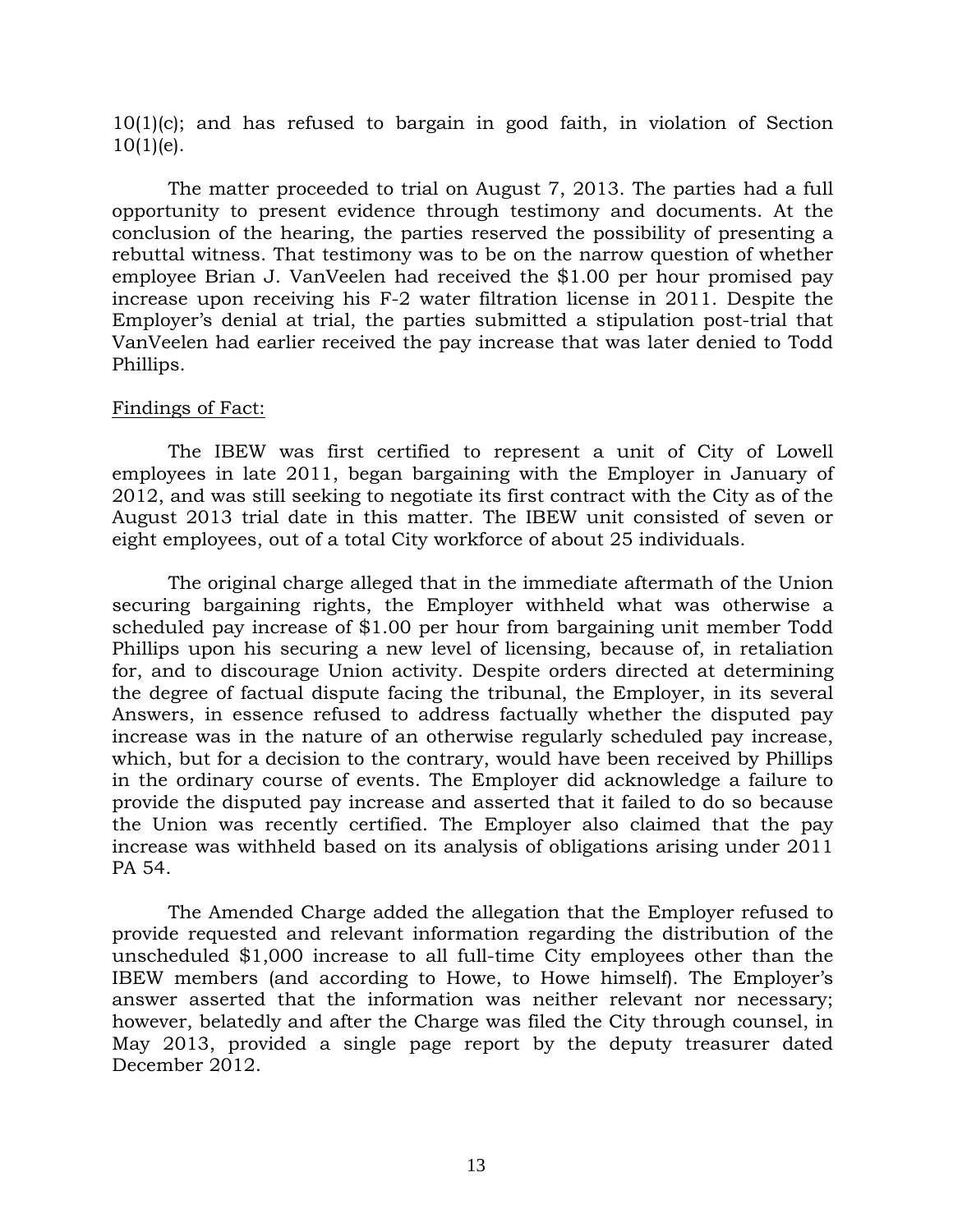The Amended Charge also asserted that the Employer provided an unscheduled pay increase of \$1,000.00 to all City employees, other than those in the newly organized IBEW unit. The Amended Charge asserted that the City Manager expressly asserted that the IBEW members would not receive the pay increase received by all other City employees because they were engaged in negotiations for their first contract.

Again, despite my efforts to attempt to ascertain the degree of legitimate disputes of fact, the Employer in its several answers, refused to factually address the allegation by the Union that all City employees other than the IBEW members were given the \$1,000 increase. The Employer ultimately asserted that it withheld the \$1,000 increase on the theory that a unilateral implementation would have been unlawful, even though the Union expressly and in writing waived any objection to the implementation of the bonus.

In a pre-trial letter of June 18, 2013, I brought to the attention of the Employer that the withholding of a promised pay increase, if done in response to employees choosing union representation, would likely violate the Act. See, *Detroit Public Library*, 1997 MERC Lab Op 689.

A review of the record reveals no legitimate dispute of material fact. The newly organized IBEW unit included employees in the water distribution system, the streets and parks, fleet maintenance, and the cemetery. Among those, the employees relevant to this dispute are the water treatment and distribution staff consisting of Brian VanVeelen, Ralph Brecken, and Todd Phillips. Prior to unionization, each employee had been requested to sign what amounted to individual contracts, co-signed by the city manager and the supervisor of the treatment plant. That agreement unequivocally provided that upon attaining ever increasing levels of State certification in their particular fields, each employee would receive specific pay increases set out on a grid. The State certifications required passing State licensing exams, in water treatment, with license gradations F-4 through F-1, or in water distribution, with license gradations of S-4 though S-1.

In February 2013, water department employee Phillips received his F-4 license from the State and was therefore recommended for a \$1.00 per hour raise by Brian VanVeelen, who was the crew-boss of the water department. City Manager Mark Howe refused to pay the increase, asserting that he could not lawfully grant such an increase while in bargaining with the Union, and later claiming that there had never been a policy of paying such an increase upon receipt of the new licensing level. Despite maintaining that assertion throughout his testimony, Howe's claim was untenable and was contradicted by the documentary evidence and by the City Treasurer's office.

The proofs established that in each prior instance when an employee advanced in licensing status, they received the pay increase as set forth in the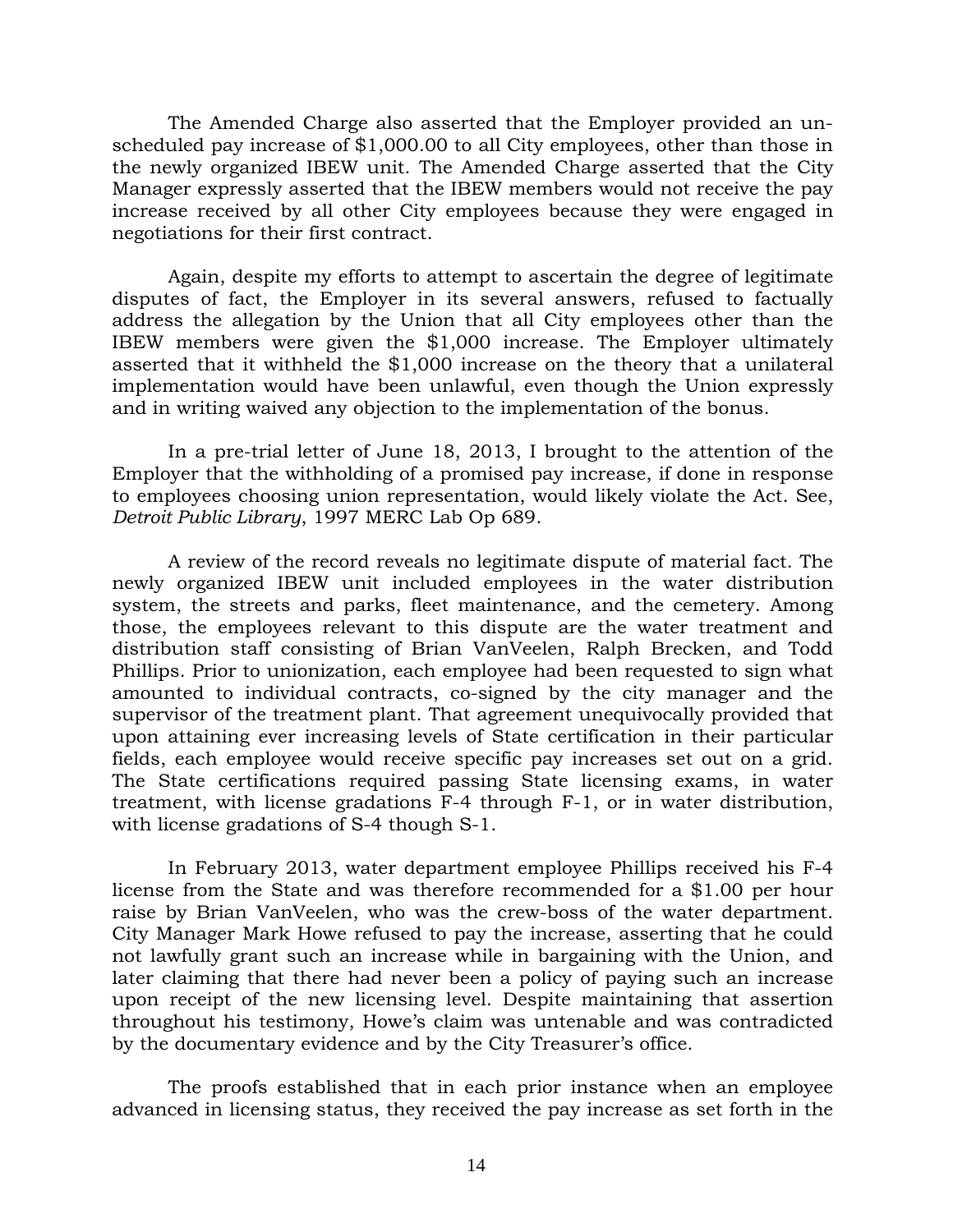identical individual agreements that each employee signed and which were signed by the prior city manager. The Union in its case in chief introduced the agreements signed by employees Brecken and VanVeelen, each of whom had been promised, and had received, the same increases. A memo prepared by the City deputy treasurer, in response to a Union request for information, established that each of the employees had received the promised pay increases upon reaching every new level of licensing. The Union did not introduce, and apparently did not have, a copy of an agreement signed by Phillips.

The Employer, and in particular City manager Howe, insisted that the Brecken and VanVeelen agreements were special and had not been offered to all employees. Notwithstanding that testimony by Howe, before the end of the hearing, the Employer's counsel disclosed the existence of and introduced a copy of a signed agreement between the City and Phillips. That agreement, which pre-dated unionization and which was counter signed by the City manager and the water department supervisor, expressly provided that Phillips would receive the \$1.00 per hour increase upon receiving his F-4 license, just as had his coworkers. Phillips had in 2008 received his S-3 and S-4 State certifications and had promptly received the pay increases promised in the same agreement that promised the \$1.00 pay increase upon receiving F-4 certification.

Howe also testified insistently, and untruthfully, that VanVeelen, who was not present for the hearing, had never received one of the pay increases, despite the contrary assertion in the May 8, 2013, memo from the City treasurer that had been introduced as a joint exhibit. Howe implausibly insisted that he had independently, out of curiosity, reviewed the City records back in 2011, paying special attention to VanVeelen's pay rates, and that the deputy treasurer, who was in charge of the payroll records, was wrong. The record was held open to allow the Union to call VanVeelen as a rebuttal witness. That proved unnecessary as counsel for the parties instead filed a post-trial stipulation acknowledging that VanVeelen had received the promised increase, as asserted by the Union, and despite the vehement denials by Howe.

Howe met with Phillips and Union steward Ralph Brecken on February 19, 2013, regarding the withheld \$1.00 per hour pay increase. At that meeting, Howe did not dispute that City policy required paying the increase to Phillip; rather he insisted that because the employees had joined a Union and were now in bargaining, the City was "*prohibited by law*" from giving the increase to Phillips. Brecken also asked to speak to the City Council about the issue and was told that "*the law prohibited"* Brecken from addressing the Council. Howe's own email of February 20, 2013 confirms Brecken's version of the meeting. In his testimony, Howe admitted refusing to pay Phillips the \$1.00 per hour scheduled increase because the parties were in bargaining.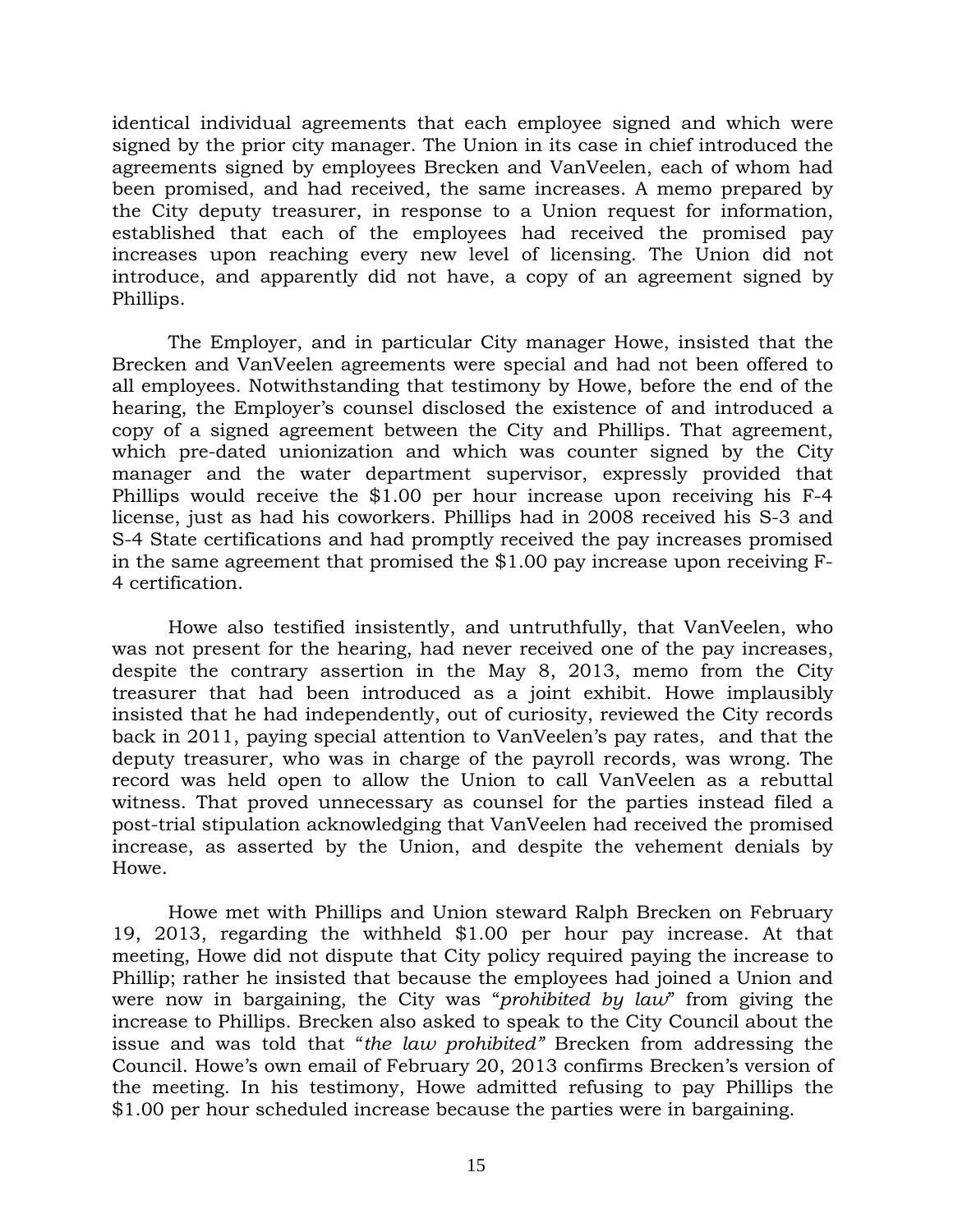After the grievance meeting concluded, Howe remarked to Brecken that "*I'm sure you have heard through the grapevine that the other city employees received \$1,000 bonus*" and that Howe claimed *"I really wanted to give it to you guys, but I couldn't because of the law*". Brecken had not heard about the bonus and disagreed with Howe about withholding it from the IBEW crew. Howe as City manager determined who received the bonus checks.

As Brecken went to leave the meeting, Howe opined that he felt that "*the Union was misleading them and leading them astray and that due to the Union's arrogance and unwillingness to negotiate, they did not have a contract*" and, consequently, the IBEW members were not getting the \$1,000 bonus Howe had given all other employees. Howe admitted making comments of the sort attributed to him by Brecken, although characterizing them differently. To the extent of differences in their description of the meeting and comments made there, I credit Brecken, as Howe was generally not credible. Based in part on his own demeanor, and frankly his smugness, in testifying about that exchange, I find that Howe raised the \$1,000 bonus given to all other employees with Brecken as a deliberate provocation. Howe sought, by raising the issue, to affirm his own authority by underscoring his personal ability to dole out an unscheduled bonus to those he favored, without City Council approval, and to withhold bonuses from those disfavored employees. Further, Howe sought to signal to the Union membership that they would gain nothing by joining a Union, and that in fact, they would lose out on benefits given to all other City employees.

Howe's antipathy to the unionization of the IBEW unit was transparent, both in his actions and in his demeanor while testifying. At the table, Howe insisted that any contract would have to include the IBEW members being employed at will; that the City reserved the right to replace the full-time IBEW members with non-bargaining unit part-timers; and that the City reserved the right to sub-contract all of the IBEW work.

In his testimony, Howe refused to be constrained by the efforts of the City's counsel to limit his extemporaneous comments. Howe went off on his belief that it was the Union which was bargaining in bad faith. He made clear that he was outraged by the fact that yard signs appeared in the City supportive of the City employees. He complained that Union supporters were showing up at City Council meetings and making "personal attacks" against him, which for him included any criticism of his performance or bargaining stance.

Howe *sua sponte* offered that he was particularly incensed that a newspaper ad ran which was supportive of the City employees. With no relevant question before him, Howe asserted that Todd Phillips, to whom Howe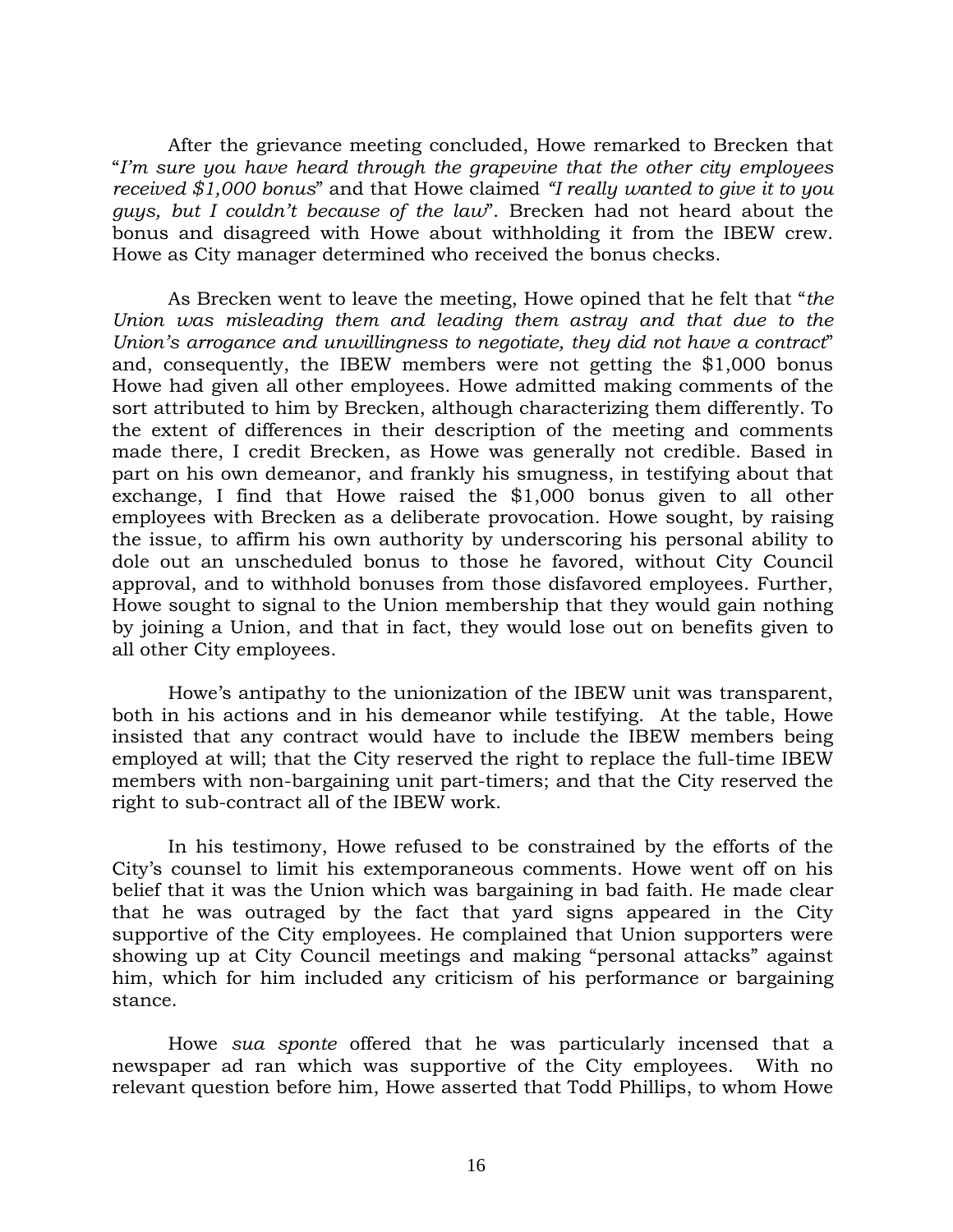denied the scheduled pay increase, had been one of those listed as a member of an organization which ran the newspaper ad. Howe testified that he believed it improper of Phillips because running the newspaper ad "*was going outside the bargaining table to illustrate [the Union's] position on issues*", while acknowledging that Phillips was not on the bargaining team regardless. Howe described the advertisement as listing and explaining several issues of concern to the Union. Howe believed it to be within his power to prohibit the Union from addressing the City Council; from encouraging the placement of yard signs by supportive citizens; from encouraging members and supporters to speak at City Council meetings; and from presenting their views in the media. It was apparent that Howe also felt it within his authority to take action against Phillips in response to Phillips apparent involvement in the advertisement.

By the conclusion of the hearing, I cautioned the Employer's counsel that there appeared to be no material dispute over the promise and withholding of the \$1.00 per hour increase withheld from Phillips. I similarly cautioned the parties that there appeared to be no legal impediment which would have precluded the City of Lowell, given the Union's express concurrence, from providing the \$1,000.00 bonus which was withheld from the IBEW unit members, but had otherwise been given out uniformly. The parties were encouraged to seek voluntary resolution of their disputes.

### Discussion and Conclusions of Law:

Section 10(1)(a) of PERA prohibits employers from interfering with, restraining, or coercing employees in the exercise of rights protected under the Act, as does the identical provision in the NLRA, Section 8(a)(1). The test under both statutes of whether that prohibition has been violated does not turn on the employer's motive for the proscribed conduct or the employees' subjective reactions to it, but rather whether the employer actions may reasonably be said to interfere with the free exercise of protected employee rights. See e.g. *City of Greenville*, 2001 MERC Lab Op 55, 58; *Carry Companies of Illinois v NLRB*, 30 F3d 922, 934 (CA 7 1994); *Mediplex of Danbury*, 314 NLRB 470, 472 (1994); *Cooper-Jarrett*, 260 NLRB 1123 (1982); *American Freightways Co*, 124 NLRB 146, 147 (1959).

Animus or motivation is not a necessary element of a 10(1)(a) violation. Proof of an employer's intent is a necessary element only of a violation of Section 10(1)(c). *City of Detroit Water & Sewerage Dept*., 1993 MERC Lab Op 157, 167. The test for 10(1)(a) is whether the conduct complained of is inherently destructive of important employee rights. *St. Clair County Intermediate School District,* 2001 MERC Lab Op 218; *City of Detroit (Fire Dept),*  1988 MERC Lab Op 561; *City of Detroit (Fire Dept),* 1982 MERC Lab Op 150. See also *NLRB* v. *Erie Resistor Corp*, 373 US 22 (1963).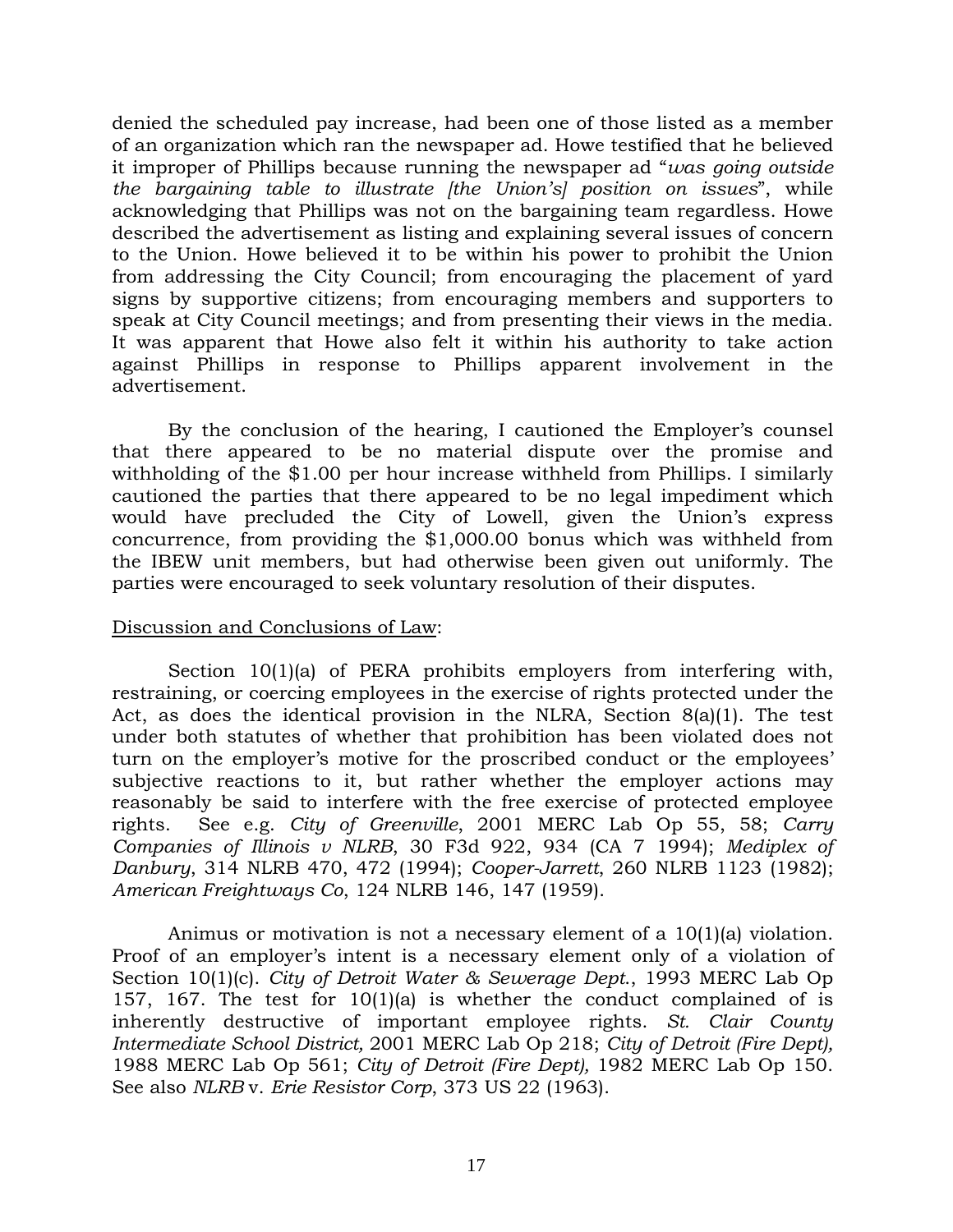To establish a 10(1)(c) retaliation violation, the Charging Party must meet the following standard:

Where materially adverse employment action has occurred, the elements of a prima facie case of unlawful discrimination under PERA are: (1) union or other protected activity; (2) employer knowledge of that activity; (3) union animus or hostility toward the employees' protected activities; and (4) suspicious timing or other evidence that protected activity was a motivating cause of the alleged discriminatory actions*. Warren Con Schs, 18 MPER 63 (2005); City of St Clair Shores, 17 MPER (2004); Grandvue Medical Care Facility, 1993 MERC Lab Op 686.* 

The duty to bargain in good faith under Section 10(1)(e) includes the obligation of both parties to "*actively engage in the bargaining process with an open mind and a sincere desire to reach an agreement*". See, *Union-Sebewaing Area Schools*, 1988 MERC Lab Op 86, relying in turn on *DPOA v Detroit*, 391 Mich 44 (1975). An analysis of an alleged bargaining violation requires a review of the totality of the circumstances. *Capac Comm Schls*, 23 MPER 46 (2010); *Flint Twp*, 1974 MERC Lab Op 152, 157; *Warren Education Association*, 1977 MERC Lab Op 818; *Mecosta Co Park Comm*., 2001 MERC Lab Op 28, 32 (no exceptions).

## **The Denial of the \$1.00 Increase and the \$1,000.00 Bonus Violated Sections 10(1)(a) & (c)**

There is no factual dispute regarding the \$1.00 per hour pay increase or the \$1,000 bonus. Todd Phillips was scheduled to receive a \$1.00 per hour pay increase immediately upon receiving his State F-4 licensing. He received the licensing, yet he was denied the pay increase. It is undisputed, and in fact admitted, that if Phillips and his coworkers had not joined the IBEW, Phillips would have received the \$1.00 increase. It was transparent that not only was there animus directed at the employees for having joined a Union, City manager Howe could scarcely contain himself on the witness stand in his diatribes against the workforce for their temerity in opposing his authority by joining a Union.

The City asserts that it would have violated PERA to give Phillips his admittedly scheduled increase, as doing so would have supposedly denigrated the role of the Union as the employees' exclusive bargaining agent. Here of course the Union not only expressly agreed to the payment of the scheduled wage increase, but objected to it being withheld. The City was well aware that MERC precedent, and common sense, did not support the withholding of the scheduled pay increase under these circumstances. The Commission rejected just such a defense in *Detroit Public Library*, 1997 MERC Lab Op 689, where,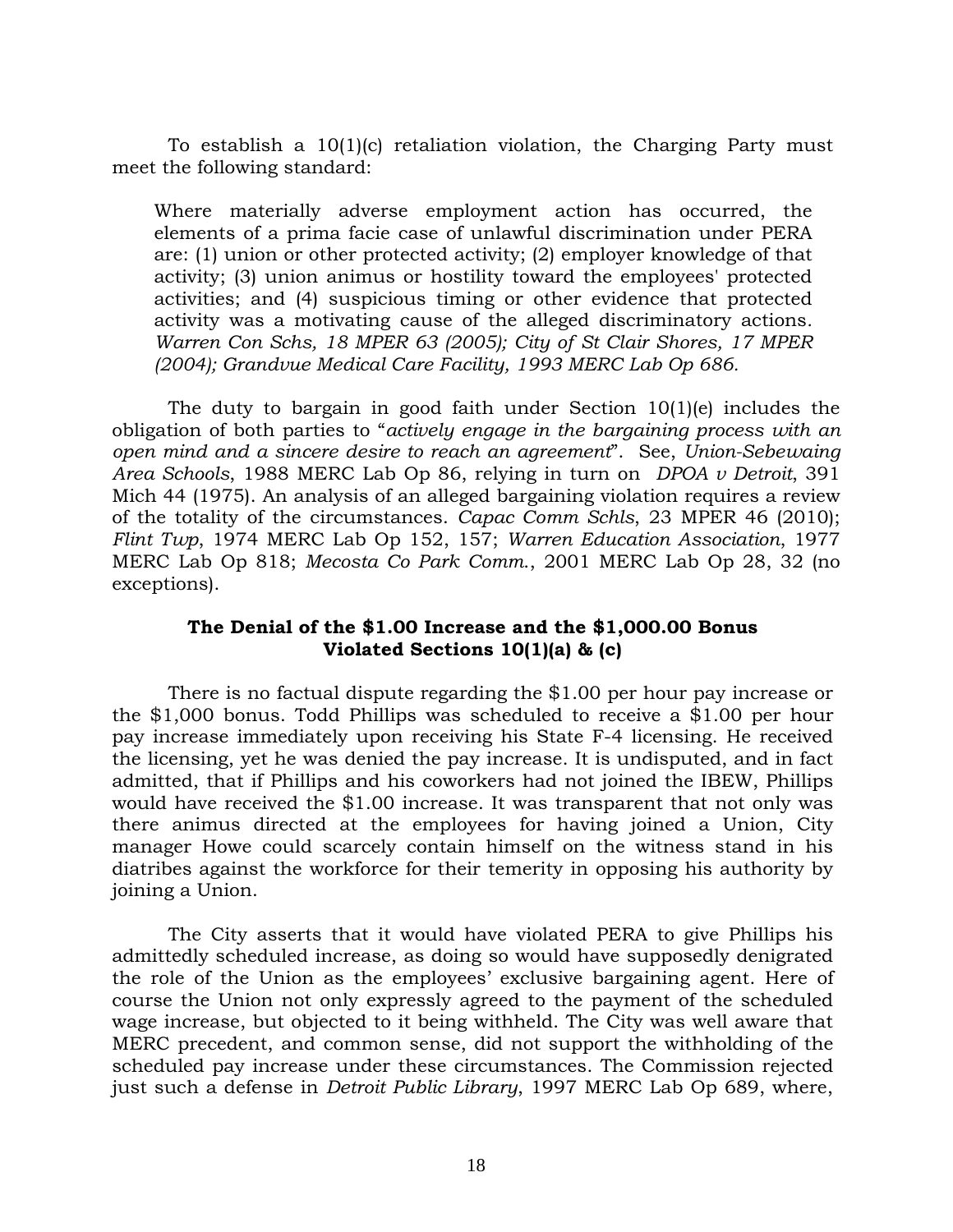on the same theory, an employer denied to its workforce pay increases which had been promised prior to the employees exercising their statutory right to join a Union.

The purpose of the prohibition on an Employer granting pay or benefit increases unilaterally during bargaining is to prevent interference with employee free exercise of their right to select an exclusive bargaining agent. That goal is obviously not served by withholding from employees benefits already promised, which does more to interfere in employee rights than any granting of an unbargained-for benefit.

I likewise reject the Employer's *post hoc* assertion that Phillips' pay increase was not owed because it was "contingent" and not certain. The only contingency which existed and needed to be met was that Phillips pass the licensing exam and present proof of same. That contingency was met and, but for Phillips having joined the Union, he would have received his pay increase.

Moreover, it was apparent that Howe expressly intended to interfere in the exercise of rights and retaliate against employees for having joined a Union, by withholding the pay increase, as he made clear at the February 19th meeting. Howe had Phillips and Brecken in his office and, without denying that Phillips was entitled to the pay raise, Howe told them that he was personally withholding it because Phillips had joined the Union. Not content with that singular proof of his managerial authority, Howe then informed the two men that Howe, on his own authority, was giving every other full-time hourly City employee a \$1,000.00 bonus, which the men had not known, except for the IBEW bargaining unit members.*[4](#page-18-0)* Still not content, Howe then veritably taunted the men with the assertion that it was their Union which was being unreasonable, and but for that supposed unreasonableness, they would have had a contract and been given the \$1,000.00 bonus.

The Employer defends, correctly, with the assertion that it had no independent obligation to provide the IBEW unit members with a \$1,000.00 bonus. It is equally true that the City had no obligation to give any employees a \$1,000.00 bonus. However, Howe acting on his own authority decided to give out such largesse. He then taunted the IBEW unit first by telling them of the bonus which they did not even know about. Next, he assured them that they too would have been blessed by his beneficence if they hadn't joined the IBEW.

Howe's obvious goal in withholding the pay increase and the bonuses was to re-affirm for the employees that Howe, and only Howe, controlled their conditions of employment. The purpose was to punish the employees for joining the Union and engaging in other protected activity, and to deter future protected activity. The goal, in sum, was to destroy support for the Union.

 $\overline{a}$ 

<span id="page-18-0"></span>*<sup>4</sup>* Howe asserts that he did not give himself the bonus.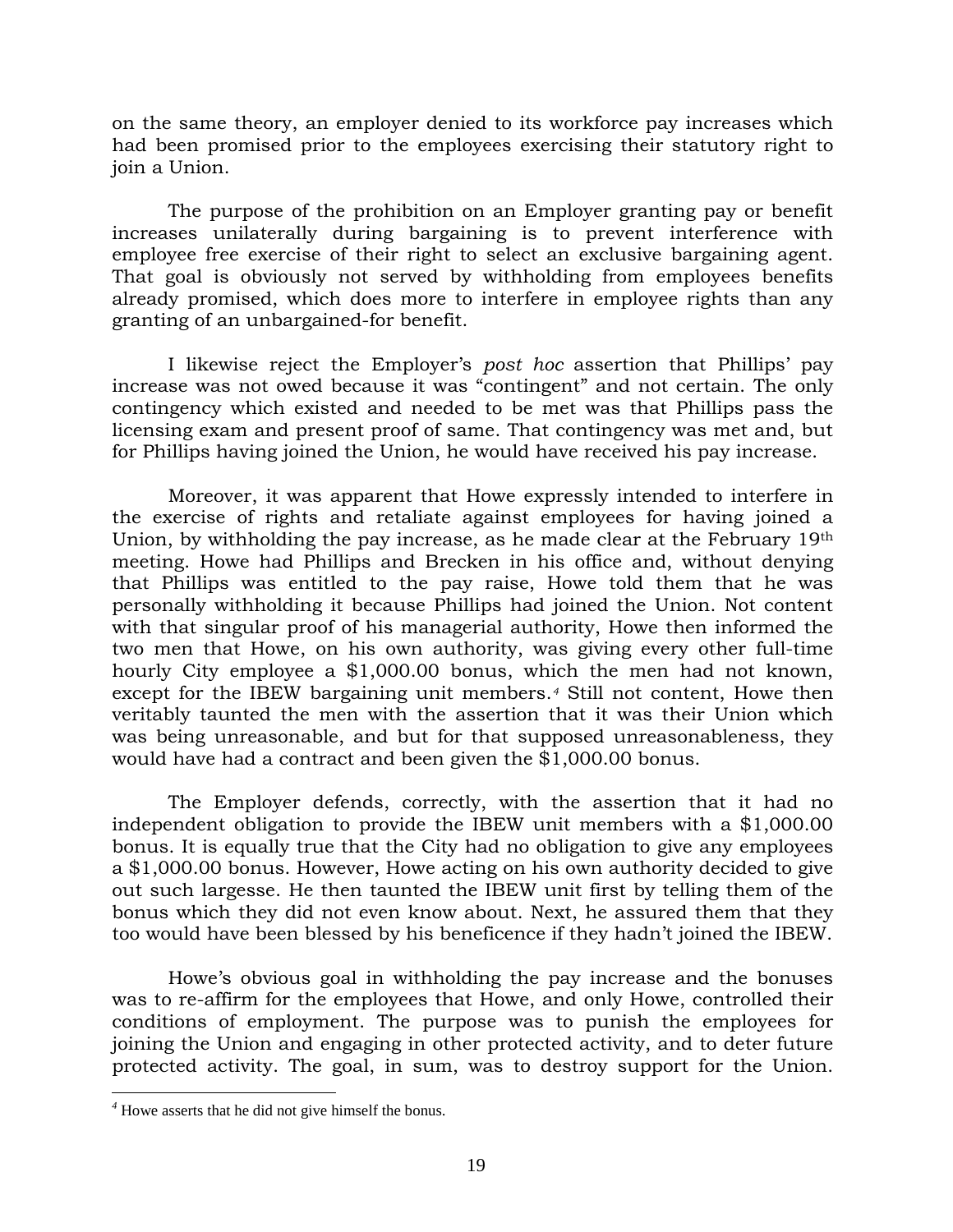Such conduct in blaming the Union for the non-receipt of pay increases or benefit improvements has long been held to be unlawful. See, *Interstate Smelting and Refining*, 148 NLRB 219 (1964), where the employer similarly told employees that "if it were not for the Union" the employees would have received raises. See also, *LRM Packaging*, 308 NLRB 829 (1992)*[5](#page-19-0)*; *Parchment Schls*, 2000 MERC Lab Op 110.

The Employer has introduced a *post hoc* defense that the granting of the pay increases would have somehow violated 2011 PA 54, which amended PERA at MCL 423.215b. That Act was passed to restrict the payment of automatic step increases during bargaining, with such automatic pay increases perceived by the Legislature as a deterrent to timely bargaining, as the availability of such increases might deter the Union from making the tough compromises necessary in bargaining.

The Act provides that ". . . *after the expiration of a collective bargaining agreement* and until a successor agreement is in place" such pay increases shall be withheld. That statutory language must be applied according to its terms, and by its terms it is inapplicable to the present circumstances. The Employer argument ignores the unavoidable fact that the parties were not in a period "*after the expiration of a collective bargaining agreement".* There was no prior "collective bargaining agreement". The wage increase, and the bonus, was not compelled by any collective bargaining agreement, rather it was one determined solely by the Employer. PA 54 did not authorize or compel the Employer to grant pay increases to some employees and to withhold them from others for discriminatory and retaliatory reasons.

The withholding of the Phillips scheduled \$1.00 per hour pay increase, by Howe, and the withholding of the \$1,000 bonus, by Howe, violated Sections  $10(1)(a)$  & (c) of PERA.

## **The Prohibition of Contacting City Council and Retaliation for Public and Media Comments Violated Sections 10(1)(a) & (c)**

In the February 19, 2013, meeting, Howe expressly prohibited the Union generally and Union steward Brecken specifically from approaching the City Council with their concerns. Aside from the obvious First Amendment implications that any American sixth grader should be able to spot, the Howe order was a per se unlawful restriction on protected activity. See, *Wayne County,* 22 MPER 48 (2009); *Utility Workers,* 20 MPER 51 (2007). While public employee unions are obliged to bargain with the employer's chosen

 $\overline{a}$ 

<span id="page-19-0"></span><sup>&</sup>lt;sup>5</sup> Federal precedent under the NLRA is given great weight in interpreting PERA, at least where PERA's language is identical to that of the NLRA, although MERC is not bound to follow "every turn and twist" of NLRB case law. *Kent County*, 21 MPER 61, 221 (2008); *Northpointe Behavioral Healthcare Systems*, 1997 MERC Lab Op 530, 537; *Marquette Co. Health Dep't*, 1993 MERC Lab Op 901, 906.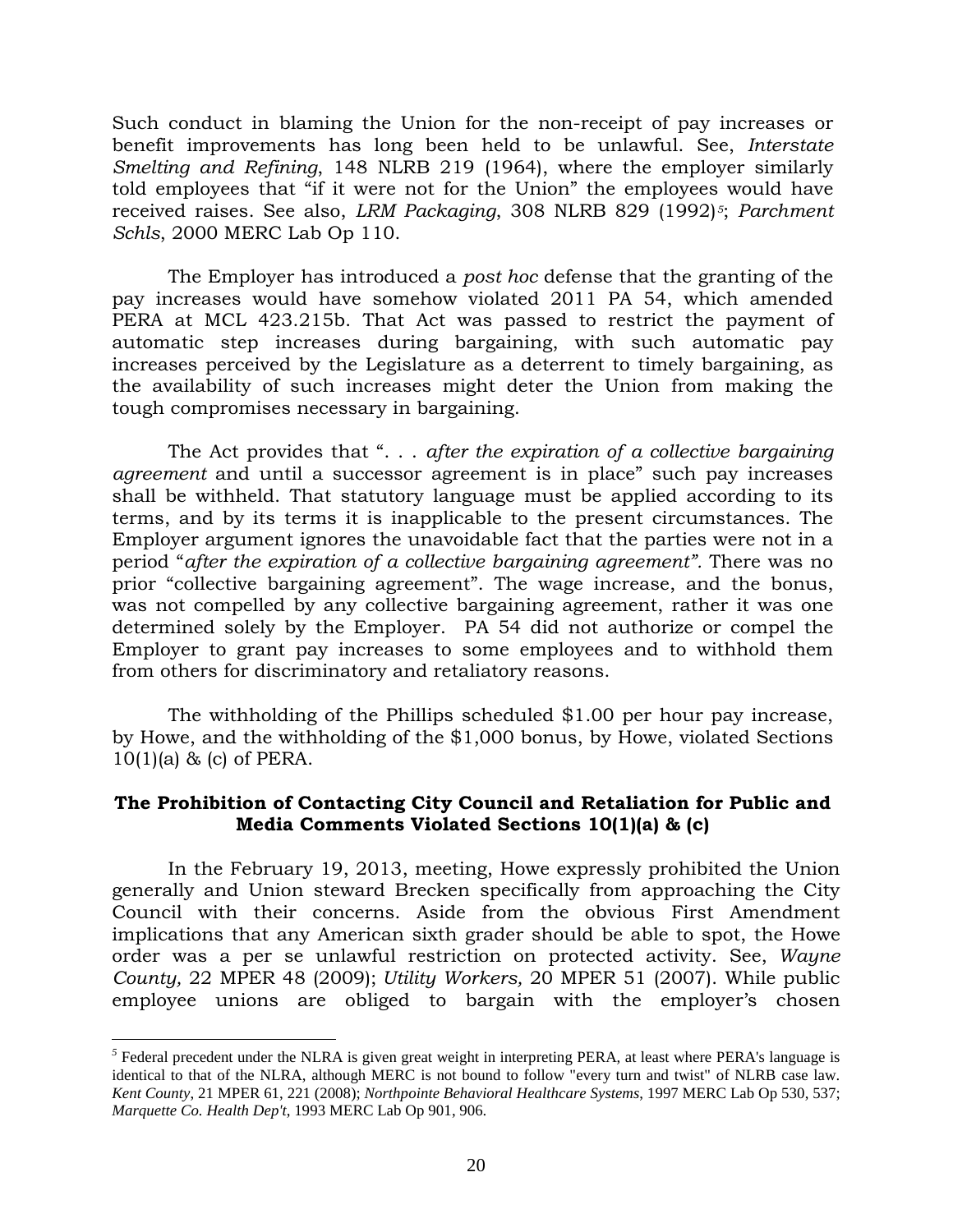representatives, petitioning the government, lobbying, and engaging in appropriate speech during public comment portions of public meetings is a right of all Americans, even including public employees who belong to Unions. Labor relations in the public sector, frequently and appropriately, includes the publicizing of views by the parties on both sides of the dispute. After all, what is ultimately at stake is the question of what services will be provided and how public tax monies will be spent.

Not content with imposing prior restraints on First Amendment and PERA protected activity, Howe sought to punish the employees for engaging in other forms of communication which he had not thought to ban initially. Howe complained bitterly from the stand about the fact that the supporters of the Union had placed objectively inoffensive yard signs in the City. He singled out for criticism the fact that the Union had expressed its views in a newspaper advertisement, which Howe deemed to be bargaining in bad faith. He openly targeted Phillips for having apparently signed on to the newspaper ad, with Howe's venom towards Phillips being apparent from his *sua sponte* raising the issue from the witness stand.

While asserting that everyone else was violating Howe's own novel interpretations of the law, Howe violated Sections 10(1)(a) & (c) by interfering with employee exercise of rights under PERA and by responding with punitive and retaliatory actions when the employees did engage in protected activity.

## **The City Bargained in Bad Faith in Violation Sections 10(1)(e)**

As noted above, when reviewing a claimed failure to bargain in good faith, the totality of the circumstances must be examined. Here, the parties have been in bargaining for a protracted period with, essentially, no progress. While neither side need yield on any particular issue, as noted above, each party must "*actively engage in the bargaining process with an open mind and a sincere desire to reach an agreement*". Additionally, adjudicated findings of other contemporaneous unfair labor practices by an employer, such as the interference, discrimination and retaliation violation findings made above are relevant circumstantial evidence of unlawful motive by that employer in the context of a discrimination or bad faith bargaining charge. See, *Oaktree Capitol Mgt*, 353 NLRB No. 27 (2009); *Shattuck Mining Corp v NLRB*, 362 F2d 466, 470 (CA 9, 1966). Each separate finding of an unfair labor practice must stand on its own merits; however, unlawful conduct occurring between the same parties during the same round of negotiations is certainly relevant. Indeed, such contemporaneous acts are unavoidably part and parcel of analyzing a party's conduct and the "totality of the circumstances".

Howe's bargaining posture, if one can call it that, was particularly antagonistic. At the table, Howe insisted that any contract would have to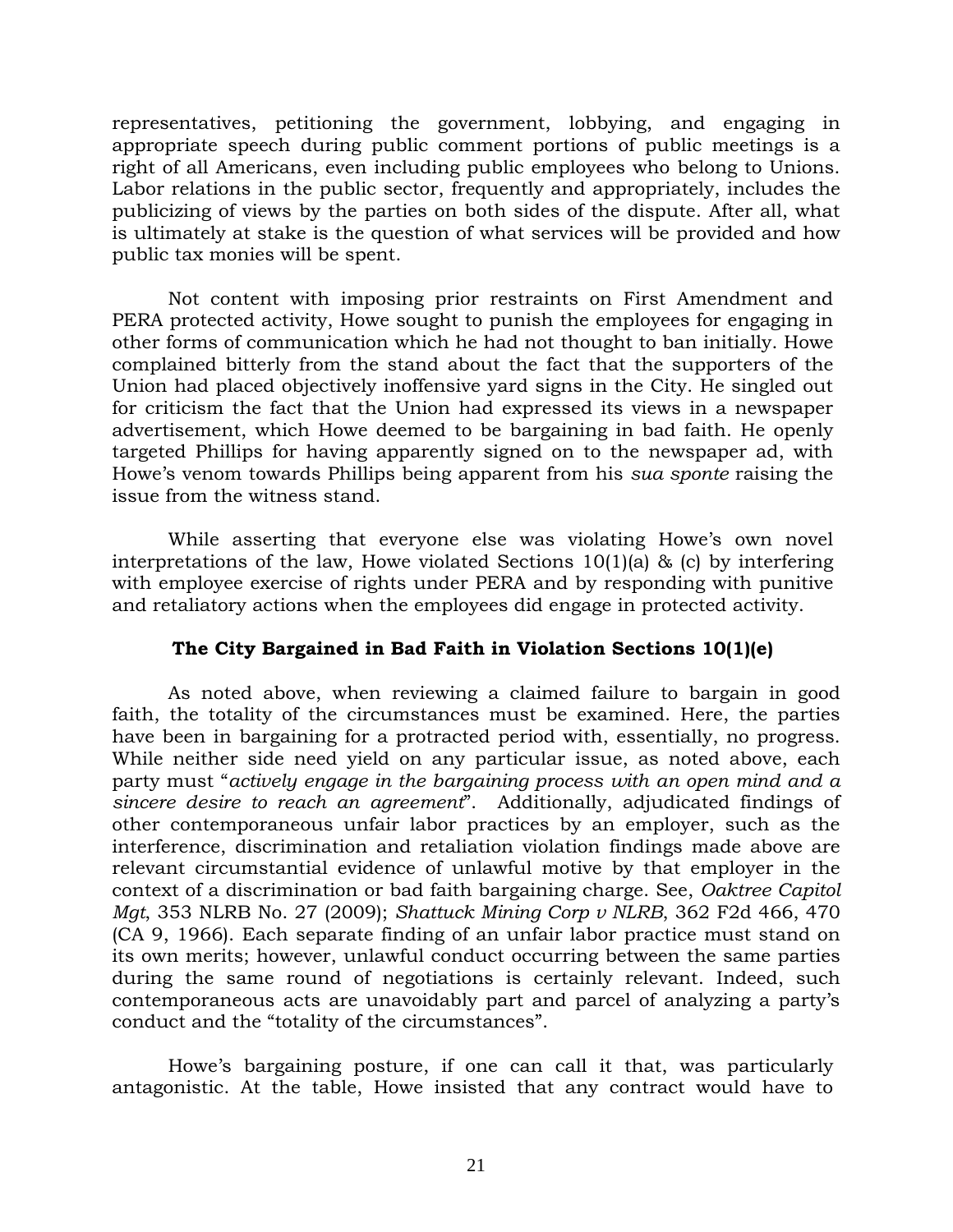include the IBEW members being employed at will; that the City reserved the right to replace the full-time IBEW members with non-bargaining unit parttimers; and that the City reserved the right to sub-contract all of the IBEW work. The Union was asked to give up all of the rights which might be found in an ordinary contract. Such proposals are far from the norm in the public sector and can only be viewed rationally as an effort to avoid reaching a contract with the Union, as a contract based on such terms would be tantamount to no contract at all. Howe's posture in bargaining was that he was to have the final word on every issue.

Howe backed up his intransigence in bargaining away from the bargaining table by demonstrating his muscle by the granting of bonuses to everyone but the IBEW unit and by withholding the raise promised to Phillips, precisely because the IBEW had not caved at the table. Howe actively sought to demonstrate to the unit that seeking to have the IBEW bargain on their behalf was futile. Howe doled out \$1,000 bonuses to everyone but the IBEW unit, and withheld Phillips' scheduled increase, precisely so that he could show them his power and his contempt for the bargaining process.

Additionally, the City failed to timely respond to requests for information from the Union regarding the distribution of the \$1,000.00 bonuses. The information was provided by the Employer only after the filing of the Charge and the involvement of counsel, and even then, the information consisted of a single page memo issued months earlier which was in the Employer's ready possession. If providing the information only after a Charge was filed was a viable defense, the number of filings would multiple as initiating litigation became a necessary part of the ordinary process of requesting of information. See *City of Detroit (SEIU),* 20 MPER 57 (2007).

By the totality of its conduct at the table and away from the table, the Employer failed to bargain in good faith, in violation of Section 10(1)(e) of PERA.

### **Conclusion**

I have carefully considered all other arguments asserted by the parties in this matter and have determined that they do not warrant a change in the result. I find that the Employer, acting through City manager Howe, violated Sections 10(1)(a), (e) & (c) of PERA. For the reasons set forth above, I recommend that the Commission issue the following order:

#### **RECOMMENDED ORDER**

The City of Lowell, its officers, agents, and representatives shall:

1. Cease and desist from: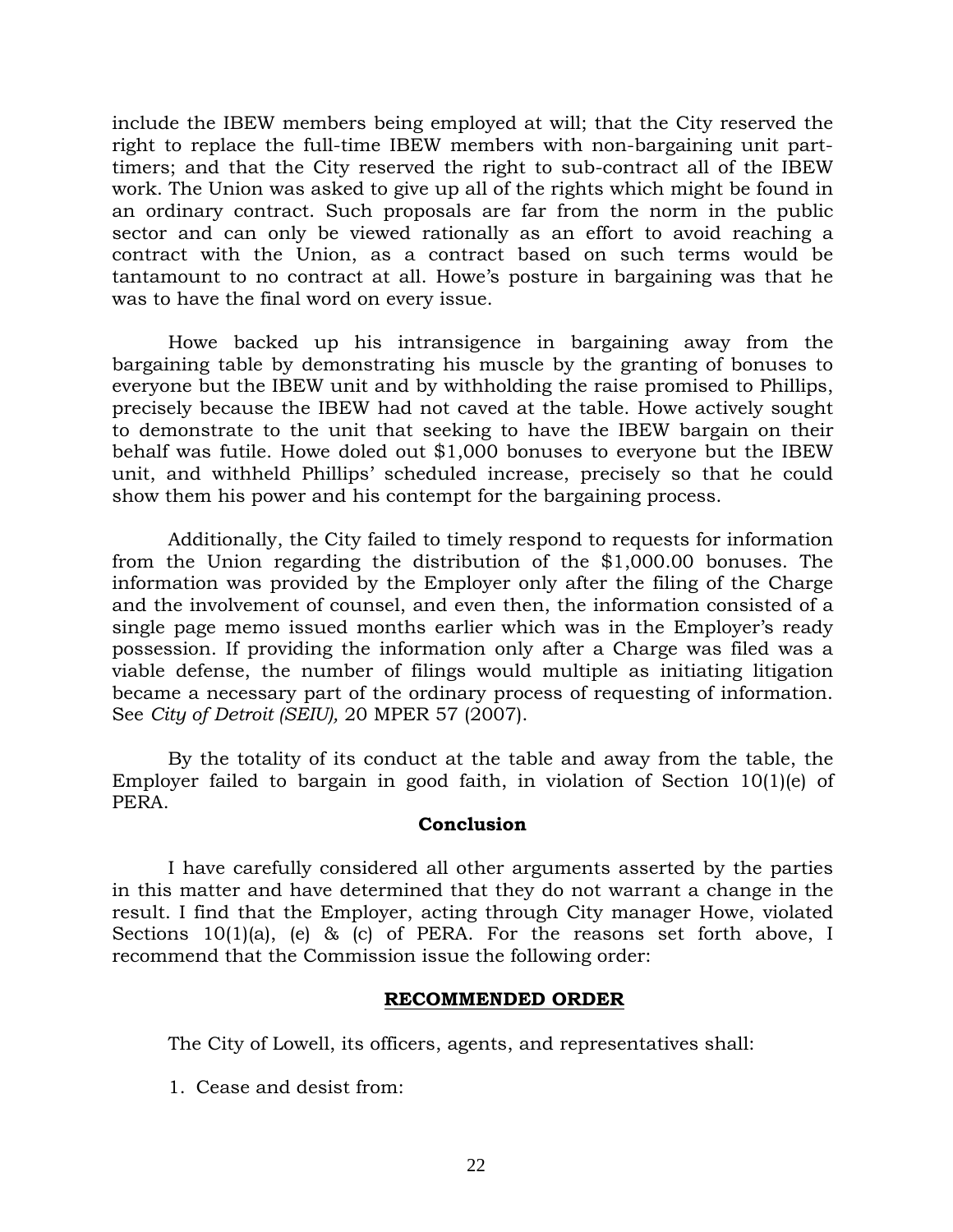- a. Failing to bargain in good faith with the representative of its employees;
- b. Withholding scheduled pay increases to deter protected activity or retaliate against employees engaging in protected activity;
- c. Withholding otherwise generally applicable bonuses to deter protected activity or retaliate against employees engaging in protected activity;
- d. Interfering with or retaliating against employees for engaging in protected activity;
- e. Denigrating IBEW Local 876 for the purpose of interfering in its representation of employees or for the purpose of deterring employees from engaging in protected activity.
- 2. Take the following affirmative action necessary to effectuate the purposes of the Act:
	- a. Bargain in good faith with IBEW Local 876 with an open mind and a sincere desire to reach an agreement;
	- b. Immediately commence paying Todd Phillips the improperly withheld \$1.00 per hour pay increase, effective January 28, 2013, for all hours worked or otherwise paid, together with statutory interest on the entire amount of backpay ;
	- c. Immediately pay all IBEW bargaining unit members, employed since December 2012 and regardless if still employed, the improperly withheld \$1,000 bonus, together with statutory interest on the entire amount of backpay commencing December 8, 2012;
	- d. Maintain all existing conditions of employment throughout the bargaining and fact-finding process, including by complying with previously scheduled or promised increases in pay or benefits
	- e. Refrain from retaliating or discriminating against employees for engaging in protected activity;
	- f. Refrain from threatening or taking any actions against employees which could interfere with, restrain, or coerce employees in the exercise of their rights under PERA.
- 3. Post an appropriate notice, as may be directed by the Commission, to employees in a conspicuous place at each City worksite and post it prominently on any website maintained by the City for employee access for a period of thirty (30) consecutive days, and additionally deliver a copy of the notice by mail or email to each employee in the IBEW bargaining unit.